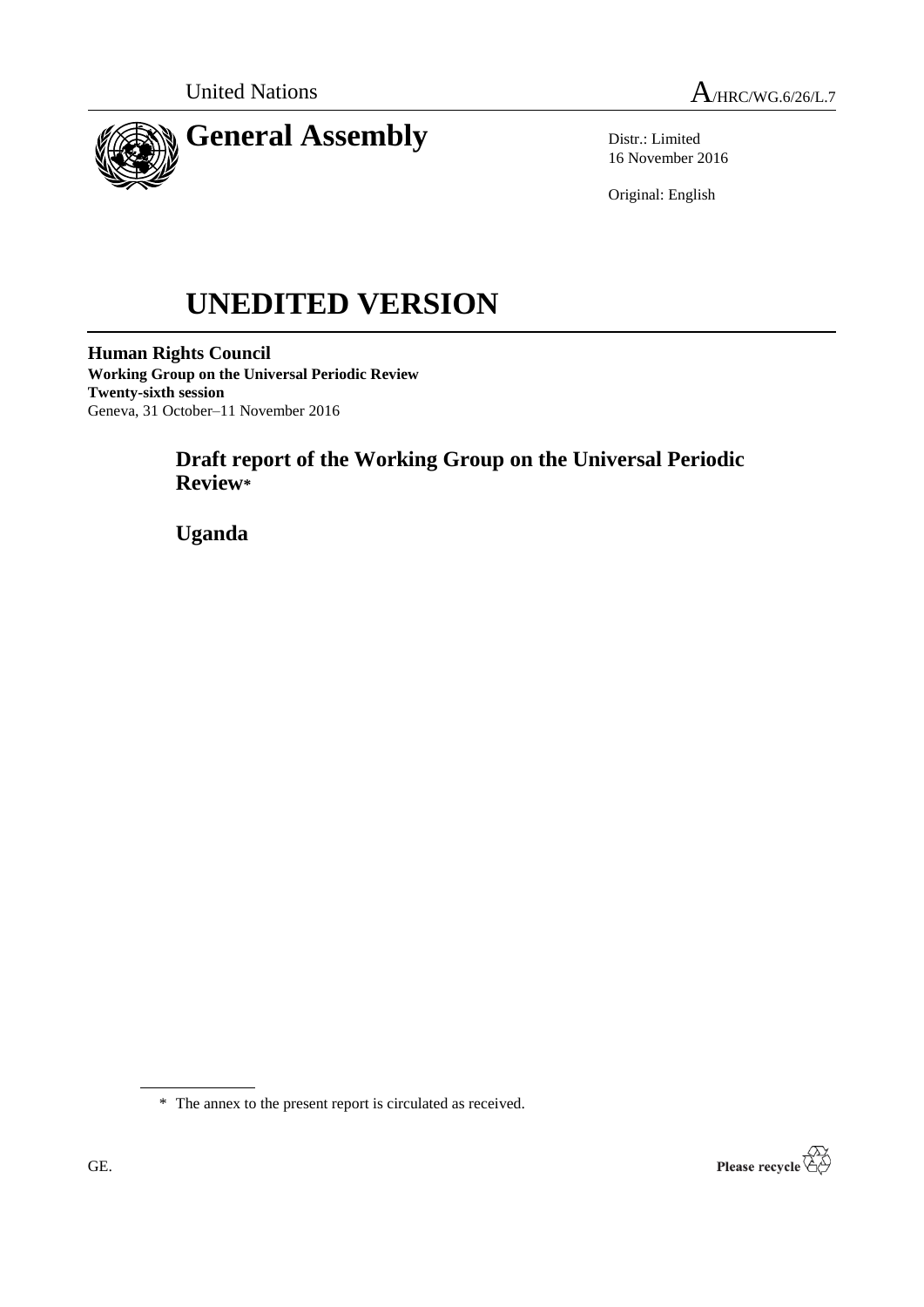# Contents

|       |           | Page |
|-------|-----------|------|
|       |           | 3    |
|       |           | 3    |
|       | A.        | 3    |
|       | <b>B.</b> |      |
| H.    |           | 12   |
| Annex |           |      |
|       |           |      |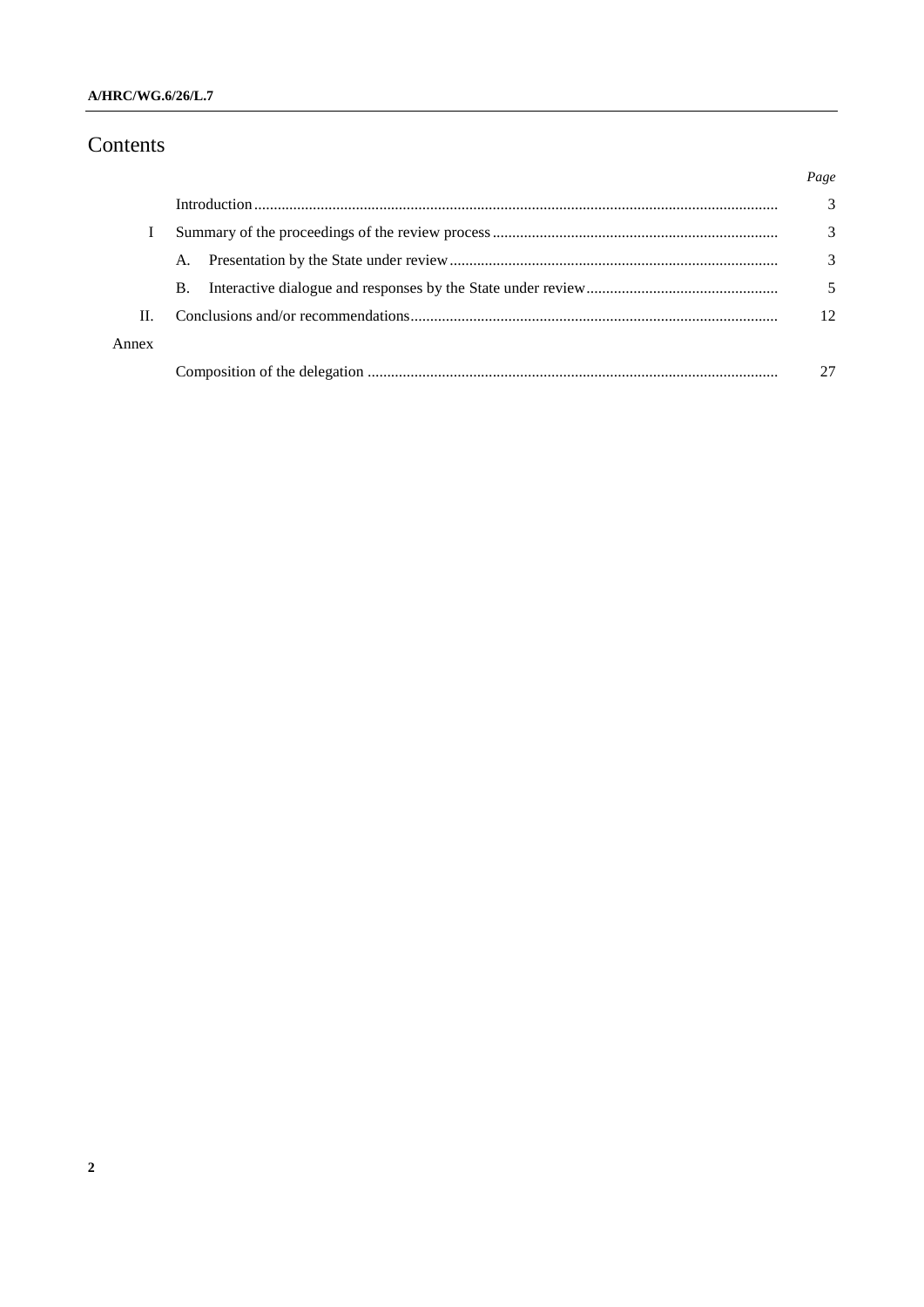## **Introduction**

1. The Working Group on the Universal Periodic Review, established in accordance with Human Rights Council resolution  $5/1$ , held its twenty-sixth session from  $31<sup>st</sup>$  October to 11 November 2016. The review of Uganda was held at the  $7<sup>th</sup>$  meeting on 3 November 2016. The delegation of Uganda was headed by the Minister of Foreign Affairs, Hon. Sam K. Kutesa. At its 13<sup>th</sup> meeting held on 8 November 2016, the Working Group adopted the report on Uganda.

2. On 12 January 2016, the Human Rights Council selected the following group of rapporteurs (troika) to facilitate the review of Uganda: Mongolia, Morocco and Portugal.

3. In accordance with paragraph 15 of the annex to Human Rights Council resolution 5/1 and paragraph 5 of the annex to Council resolution 16/21, the following documents were issued for the review of Uganda:

(a) A national report submitted/written presentation made in accordance with paragraph 15 (a) (A/HRC/WG.6/26/UGA/1);

(b) A compilation prepared by the Office of the United Nations High Commissioner for Human Rights (OHCHR) in accordance with paragraph 15 (b) (A/HRC/WG.6/26/UGA/2);

(c) A summary prepared by OHCHR in accordance with paragraph 15 (c) (A/HRC/WG.6/26/UGA/3).

4. A list of questions prepared in advance by Belgium, Czechia, Germany, Ireland, Mexico, the Netherlands, Norway, Slovenia, Spain, Sweden, the United Kingdom of Great Britain and Northern Ireland was transmitted to Uganda through the troika. These questions are available on the extranet of the UPR.

## **I. Summary of the proceedings of the review process**

#### **A. Presentation by the State under review**

5. The head of the Delegation of Uganda, Hon. Sam K. Kutesa, Minister of Foreign Affairs, stated that the Universal Periodic Review state-driven mechanism is unique in offering opportunity for the country under review to declare actions it has taken to improve its human rights situation, to share experiences and lessons with other states, and to identify challenges that require to be addressed so that its people can fully enjoy their human rights.

6. Uganda supported the peer review process out of the commitment to the promotion and protection of human rights drawing from Uganda's experience and lessons from its past history of dictatorship.

7. While the peer review process is a welcome development, the UPR WG should also continue to review ways and means to become more participatory, transparent, consultative and accountable including in the aspects of reporting. Under the current procedure, the Working Group receives and considers simultaneously three reports submitted separately by the country under review, the UN High Commissioner for Human Rights and the Civil Society Organizations (CSOs). However, while the latter two reports also address issues concerning the country under review, there is no clear mechanism or procedure of consultation with the country reported on before their submission to the Working Group. It is essential that such a mechanism is put in place so that many of the issues that otherwise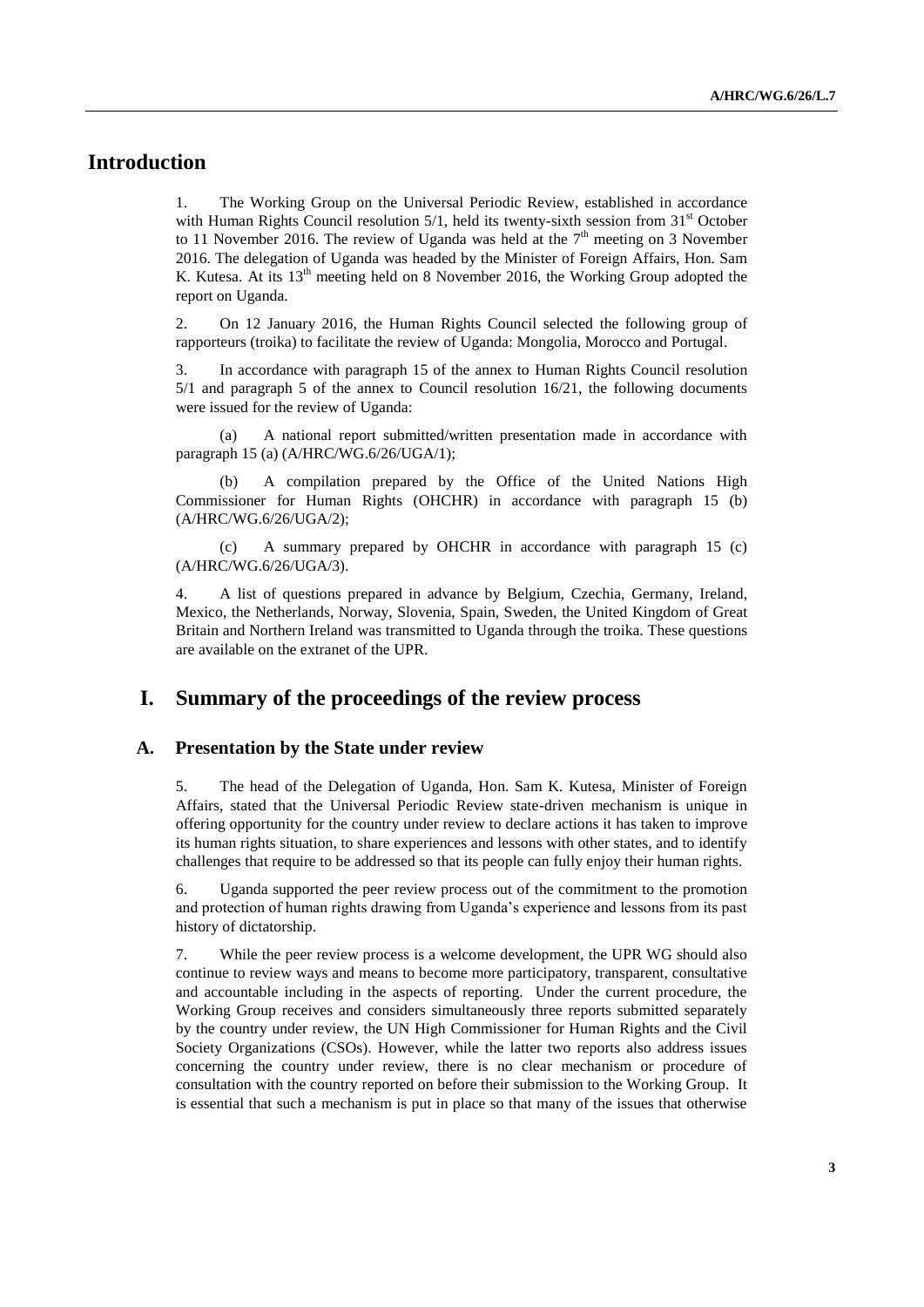would be submitted to the Working Group are addressed at the national level. This would enhance the credibility and ownership of reports submitted to the Working Group.

8. The Delegation indicated that, regarding Uganda's second periodic review, Government involved various stakeholders in this process, including Cabinet, Parliament, whose involvement is mandatory under Uganda's laws, and civil society organizations. The process was participatory and consultative and culminated into the national report which was before the Working Group.

9. Uganda's report has addressed issues related to status of implementation of voluntary pledges and agreed recommendations made under the first peer review. It also provides a synopsis of key developments in human rights since 2011.

10. On voluntary pledges made, Uganda has finalised a draft National Action Plan which is soon to be submitted to Cabinet for approval. The Plan, once approved, will provide abroad policy framework for the promotion and protection of human rights in the country and for the implementation of commitments under various regional and international human rights instruments. Reports prepared by Uganda Human Rights Commission and the Equal Opportunities Commission are annually submitted to Parliament for review and recommendations made thereof, implemented by Government and other relevant stakeholders. Institutionally, the Parliamentary Committee on Human Rights plays an oversight role while the Cabinet Sub-Committee on Human Rights provides appropriate policy guidance. There is also in place a Technical Committee to provide technical support to Cabinet; as well as human rights focal points in each Government Ministry/Department/Agency to coordinate implementation.

11. The Delegation underlined that various agreed recommendations from the first peer review, have been, or are being implemented. The Prevention and Prohibition of Torture Act enacted in 2012 domesticated the UN Convention Against Torture. Consultations are ongoing with respect to the policy and institutional issues that require to be orderly addressed for the Optional Protocol to the UN Convention Against Torture to be ratified.

12. Under the Justice, Law and Order Sector, the Uganda Police Force, Uganda Peoples' Defense Forces and the Uganda Prisons Service each has established a Directorate of Human Rights to handle human rights issues, including complaints from the public against any of their respective serving officers. These Directorates are also responsible for building in-house human rights capacity; and ensuring strict adherence to Uganda's regional and international human rights obligations and standards.

13. The Judiciary has introduced plea-bargaining and improved access to legal aid services as components of the criminal justice system. A mandatory alternative dispute resolution system is being used to expedite the resolution of civil disputes. Judicial staff has also been increased to reduce case backlog; performance targets were set for them; and new juridical areas created throughout the country. The Constitution 2013 Sentencing Guidelines for Courts of Judicature (Practice) Directions have been adopted to be applied by Court in sentencing.

14. The independence of the key governance institutions has also been strengthened. For instance, under Article  $23(6)(a)$  of the Constitution, Courts are empowered to release, on bail, persons arrested for committing criminal offences. The Uganda Human Rights Commission, under Article 54 of the Constitution, can independently investigate any human rights violations and where confirmed recommend that the Director of Public Prosecution takes appropriate action. The President, under Article 60(1) of the Constitution, is empowered to nominate Commissioners of the Electoral Commission for approval by Parliament. During vetting of nominees by Parliament, any member of the public, political party or civil society can freely provide information against any nominee.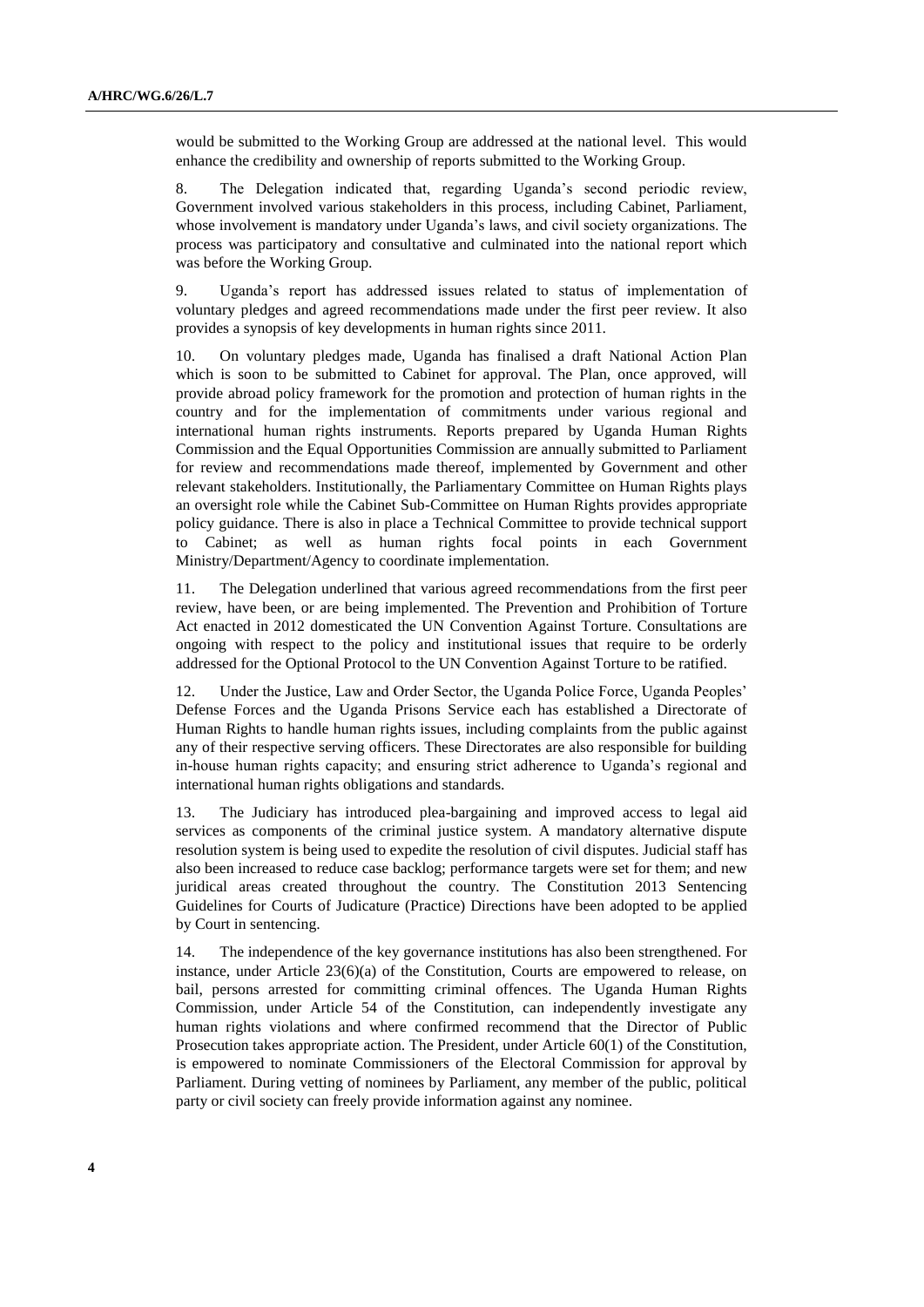15. The Delegation also noted that Uganda's Constitution guarantees rights of freedom of assembly, association and expression. Government has continued to advocate for a strong, vibrant and responsible free press; for freedom of speech, and broad participation. Uganda's people are continuously being sensitized to understand and appreciate that in enjoying their rights, every person is under obligation to act in accordance with the law.

16. Non-governmental and civil society organisations have continued to play an increasingly greater role in Uganda's society. It is, therefore, crucial that their operations are transparent and streamlined; and that they exhibit a high degree of accountability. The NGOs Act 2015 was enacted to address these concerns and to ensure that these organisations always operate in full accordance with their respective mandates. It is also important to stress that most of the provisions of this Act reflects views submitted by NGOs. Further, the Act also provides for representation of NGOs at various levels of decision-making e.g. at the National NGOs Board (two out of seven members); the District NGOs Working Committees and local community level. Moreover, the Act has also adequate mechanisms for redress as necessary.

17. On the human rights situation since the first peer review, Uganda adopted the Second National Development Plan (2015/16–2019/20); as a development framework for the next five years. The Plan was prepared guided by the principle of rights based approach to development. It is, therefore, a major policy tool integrating human rights and development issues. In this regard, any external development support to Uganda must be aligned to the country's National Development Plan.

18. The Delegation stated that Uganda held Presidential, General Parliamentary and Local Government Council Elections in February 2016. Despite some few administrative challenges experienced at the start, overall those elections were held in free and fair atmosphere; and their outcome reflected the free will of the majority of Uganda's people. Regarding a petition filed at the Supreme Court of Uganda, Government is committed to ensuring that the relevant recommendations made by the Supreme Court, together with other proposals to be made by Uganda's people on constitutional reforms, will be handled by a constitutional review commission that will be established for this purpose.

19. Government also noted recommendations made by various election observers on some aspects of the elections. Government reiterated its commitment to implement those recommendations which, in Government's opinion, can contribute to the advancement of democracy in Uganda.

#### **B. Interactive dialogue and responses by the State under review**

20. During the interactive dialogue, 82 delegations made statements. Recommendations made during the dialogue are to be found in section II of the present report.

21. Canada welcomed Uganda's prevention of violence against women and girls including criminalisation of female genital mutilation, domestic violence and trafficking in persons. It remained concerned by restrictions on civil society, opposition parties and the media.

22. Chile welcomed Uganda's adoption of laws to prevent and prohibit torture and on domestic violence, and commended the adoption of the Second National Plan for Development incorporating sustainable development goals.

23. China commended the priority given to development, to poverty reduction and the rights of vulnerable groups. China welcomed progress in the rule of law including Prevention and Prohibition of Torture and Public Management Acts.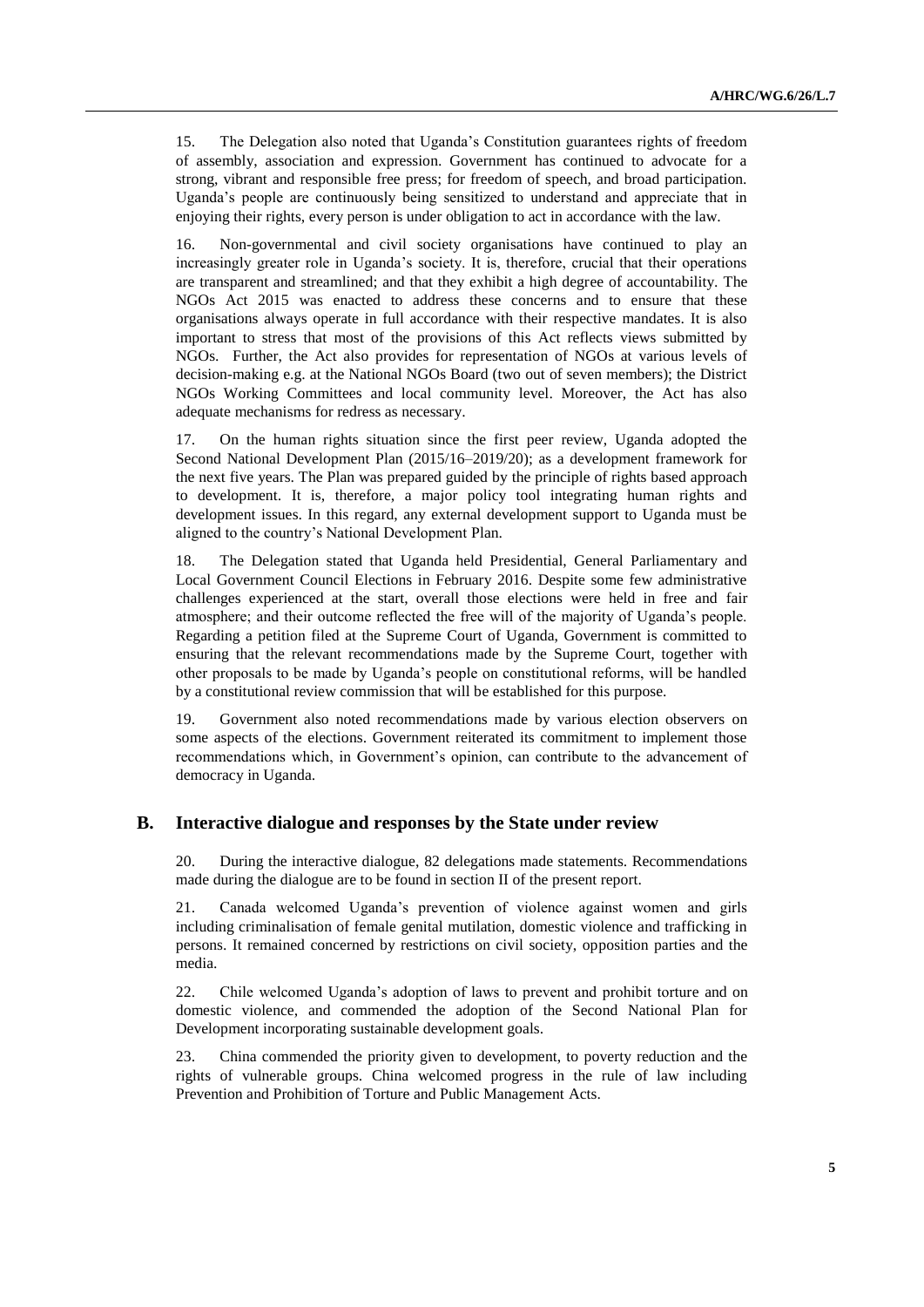24. Colombia welcomed Uganda's human rights programme and its commitment to implement recommendation received during the UPR first cycle.

25. Congo encouraged Uganda to continue combatting gender stereotyping, but noted that some efforts are still necessary to ensure implementation of international obligations to promote and protect human rights.

26. Cuba noted Uganda's incorporation of the World Programme on Human Rights Education within the its education policy, adoption of new regulations to combat child labour and trafficking, and steps to ensure access to education for all.

27. Cyprus commended Uganda's establishment of the National Action Plan for Human Rights, and for the adoption of human rights-related laws.

28. Czechia appreciated Uganda's response to some of its advance questions.

29. The Democratic People's Republic of Korea commended Uganda's implementation of health, education and agriculture policies, amongst others, for taking legislative measures and for strengthening its human rights institutions.

30. Denmark commended Uganda for enacting its Prevention and Prohibition of Torture Act, while noting that key implementation regulations have not been adopted in this connection.

31. Djibouti welcomed Uganda's commitment to promoting and protecting human rights, especially in the area of the rights of refugees.

32. Egypt welcomed the adoption of the Second Action Plan on Human Rights, establishment of the Equal Opportunities Commission and noted efforts to improve women's and children's rights.

33. Ethiopia noted the development of the National Action Plan on Human Rights in 2014 and the enactment of new laws that are mainly aimed at improving human rights in Uganda.

34. France welcomed the measures taken by Uganda since its first UPR, including the promulgation of the "Children Act Bill" 2016, which creates a reinforced protection for children.

35. Georgia acknowledged efforts of Uganda aimed at improving the human rights system. Georgia appreciated that Uganda developed the National Action Plan on Human Rights (2014) through a consultative, participatory and inclusive process.

36. Germany appreciated the progress made by Uganda adopting the Prevention and Prohibition of Torture Act. Germany condemned discrimination of women and infringements of the right to freedom of peaceful assembly.

37. Ghana commended Uganda for establishing an inter-ministerial technical committee on human rights with the civil society. Ghana welcomed the legal aid services and the support to special needs education for children with disabilities.

38. Guatemala was concerned about the information received regarding discriminatory laws based on sex. It was concerned for the lack of an integral legislation against discrimination.

39. Iceland commended Uganda's mitigation hearing for death row inmates and the enactment of a number of legal provisions on women's rights. It regretted the passing of the Anti-Terrorism Act.

40. India commended the adoption of the National Human Rights Action Plan, efforts at domestication of international human rights instruments and for setting up the Cabinet Sub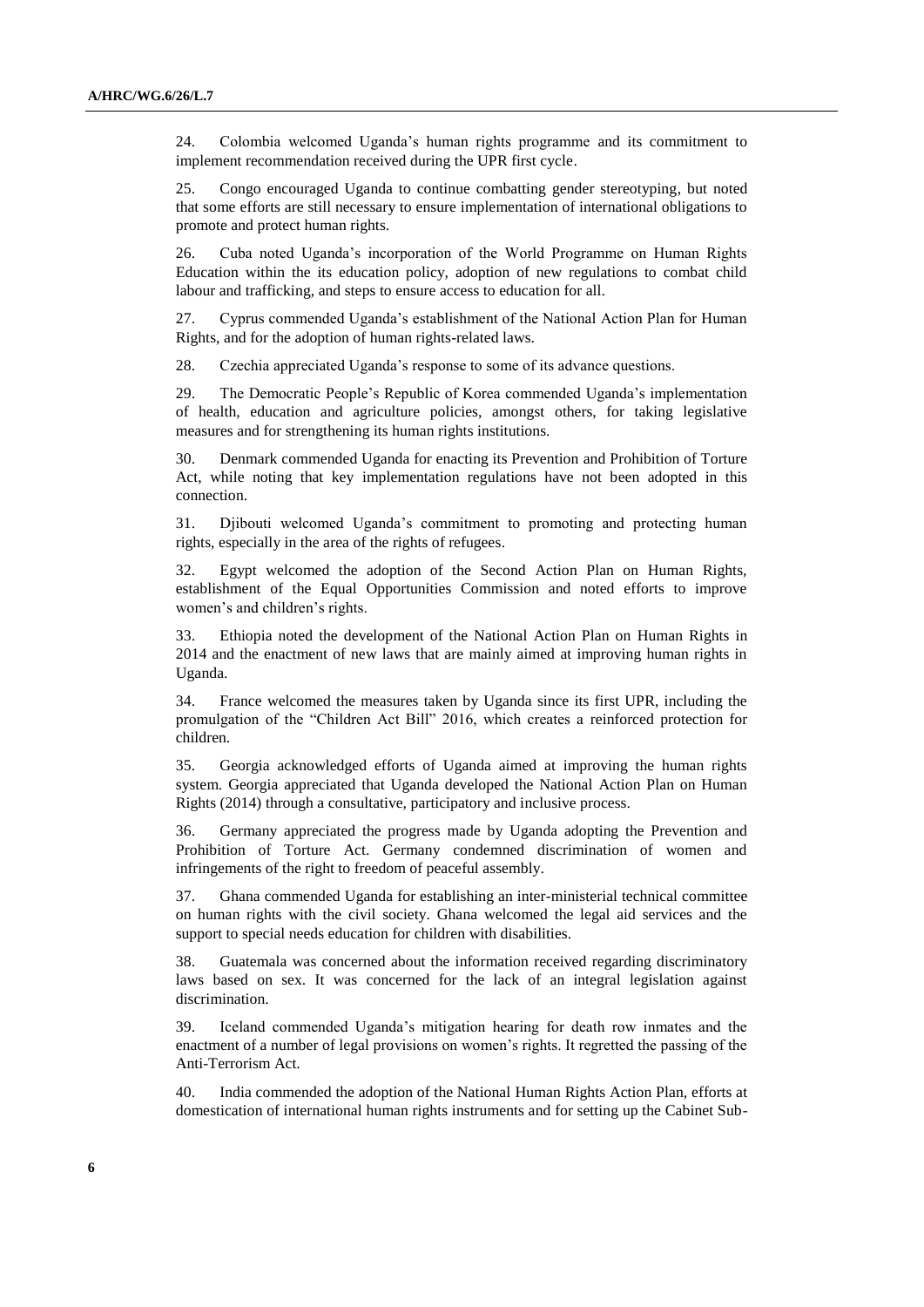Committee on Human Rights. India welcomed the reforms in police, judiciary and prison services and asked Uganda to share the Women's Entrepreneurship Program 2015.

41. Indonesia commended the A Status accreditation given to the Uganda Human Rights Commission and the adoption of the Prevention and Prohibition of Torture Act.

42. Ireland welcomed the enactment of the Prohibition and Prevention of Torture Act, but noted that acts of torture continue to be ranked as the leading violation among cases reported to the Ugandan Human Rights Commission.

43. Italy encouraged Uganda in continuing efforts to align its legislative framework to international human rights law. Italy noted that the last death penalty application in Uganda dates back to 1999.

44. Kenya commended Uganda for their achievements in implementing human rights for all and cooperating with the human rights mechanisms despite the resource and financial challenges faced.

45. Libya commended Uganda for progress achieved in implementing the recommendations accepted during the first UPR, including to increase the number of students in primary school and to achieve gender equality.

46. Madagascar noted the progress realized by Uganda aimed to improve children's school enrollment and promote gender equality in primary school. Madagascar welcomed the efforts aimed to intensify the prevention of female genital mutilation.

47. Maldives commended Uganda's commitment to establish a framework for the implementation of human rights with the National Human Rights Action Plan 2014. Maldives noted the Women Entrepreneurship Programme.

48. Mauritania welcomed the creation of a permanent parliamentary commission for human rights in Uganda. It urged Uganda to continue its efforts to reduce maternal and infant mortality.

49. Mexico invited Uganda to continue its institutional efforts aimed to increase collaboration with the Special Procedures of the Human Rights Council, as well as with the treaty bodies.

50. Montenegro recognized efforts for ensuring implementation, monitoring and evaluation of the National Action Plan through adoption of a Coordination and Reporting Mechanism in Uganda.

51. Mozambique commended Uganda for the implementation of recommendations on, inter alia, the domestication of the CAT through the Prevention and Prohibition of Torture Act 2012, and on gender based violence.

52. Namibia commended Uganda on the establishment of the Directorate of Human Rights and Legal Services, the Professional Standards Unit and Human Rights desks in all regional offices of the Police Force.

53. Nepal appreciated the efforts in the realizing of economic, social and cultural rights. It noted that a number of national action plans and institutions were established. It appreciated the enacted of various laws.

54. The Netherlands commended Uganda progressive refugee policy and the value it attaches to civil society organizations. It hoped that the LGBTI-community is not affected by limiting their access to health services.

55. The Delegation of Uganda stated that Government was considering the ratification of the Optional Protocol to CAT and its eventual policy and financial implications which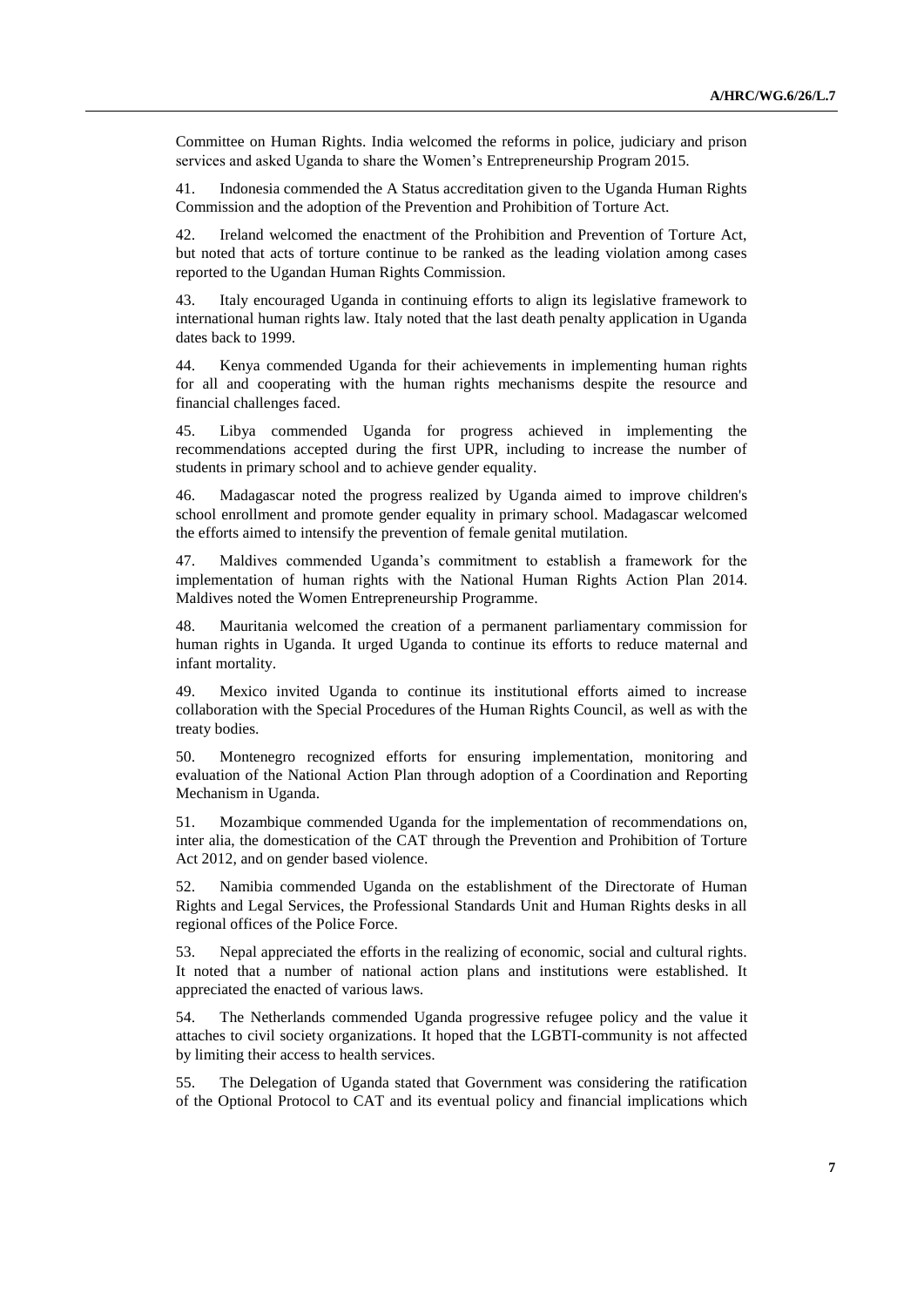need to be considered. The Government enacted the Prevention and Prohibition of Torture Act in 2012 and this being a recent legislation, its enforcement is yet to be reviewed.

56. There are various institutional safeguards to protect rights and freedoms of all Ugandans under the Constitution and they are at liberty to seek redress in the event of grievances. For example, the Anti-Homosexuality Act of 2014, was subjected to the Courts of Uganda and declared unconstitutional. The parameters of discrimination are defined under Section 1 of the Equal Opportunity Commission Act and LGBTI persons are protected from discrimination under the Act. The Government will not accept nor tolerate any discrimination and/or harassment against anybody, including LGBTI persons. All Ugandans are treated equally without discrimination. LGBTI persons that are discriminated against in accessing services or in the enjoyment of certain rights can ably petition the Commission for redress.

57. On the other hand, Uganda cannot accept activism, promotion and exhibitionism of what people do in private. This is inconsistent with Ugandan culture, morals and customs.

58. The Delegation stated that there was a de facto moratorium on death penalty. Consequently, all provisions of the Penal Code Act, Cap 120 which provide for mandatory death sentences have been recommended for amendment giving the trial court discretion to impose an appropriate sentence based on the merits and circumstances of each case.

59. The Parliament is expected to attend the Law Revision (Penalties in Criminal Matters) Miscellaneous Amendments Bill 2015 during the  $10<sup>th</sup>$  session. The Bill is currently before the Legal and Parliamentary Affairs committee and members of the public and civil society were called upon to make inputs to the Bill. It is noteworthy to note that this Bill was partly inspired by the decision of the Supreme Court in the Attorney General v. Suzan Kigula & 417 others. Following this decision, the Uganda Law Reform Commission embarked on a study to review the Penal Code Act, Cap 120 among other laws. The findings of the study were in consonance with the decision of the Supreme Court on outlawing mandatory death sentences.

60. Regarding education policies, efforts are continuing to improve access to education for girls and to avoid dropping. Attendance to higher school and university has been improving though affirmative action towards girls. Reproductive health services are now integrated in the public health services, Government is proceeding to recruitment of adolescent friendly trained staff.

61. Persons affected by albinism are not stigmatized or discriminated; this has not been a major problem in Uganda differently from other countries. Protection, especially health protection is provided.

62. Government fully appreciated the role played by the Civil Society and wished to continue working together in a transparent, accountable and cooperative manner. National interests and priorities should come first in order to avoid duplication and lack of accountability to some extent, to achieve the common goal of a democratization of the Ugandan society.

63. Uganda remained committed to fulfilling its pledge of allotting 15 per cent of its annual budget to health although, for the time being the Government has allocated 8.4% of its annual budget. Investments in infrastructure had the priority. Critical public investments in areas such as roads, airports, energy or electricity production has been built over the last 10 Years. These investments will have a positive impact also in other sectors such as health.

64. Niger welcomed the adoption of the National Human Rights Plan of Action in an inclusive process. It noted the creation of a governmental body to ensure adherence to international and regional human rights instruments when creating policy.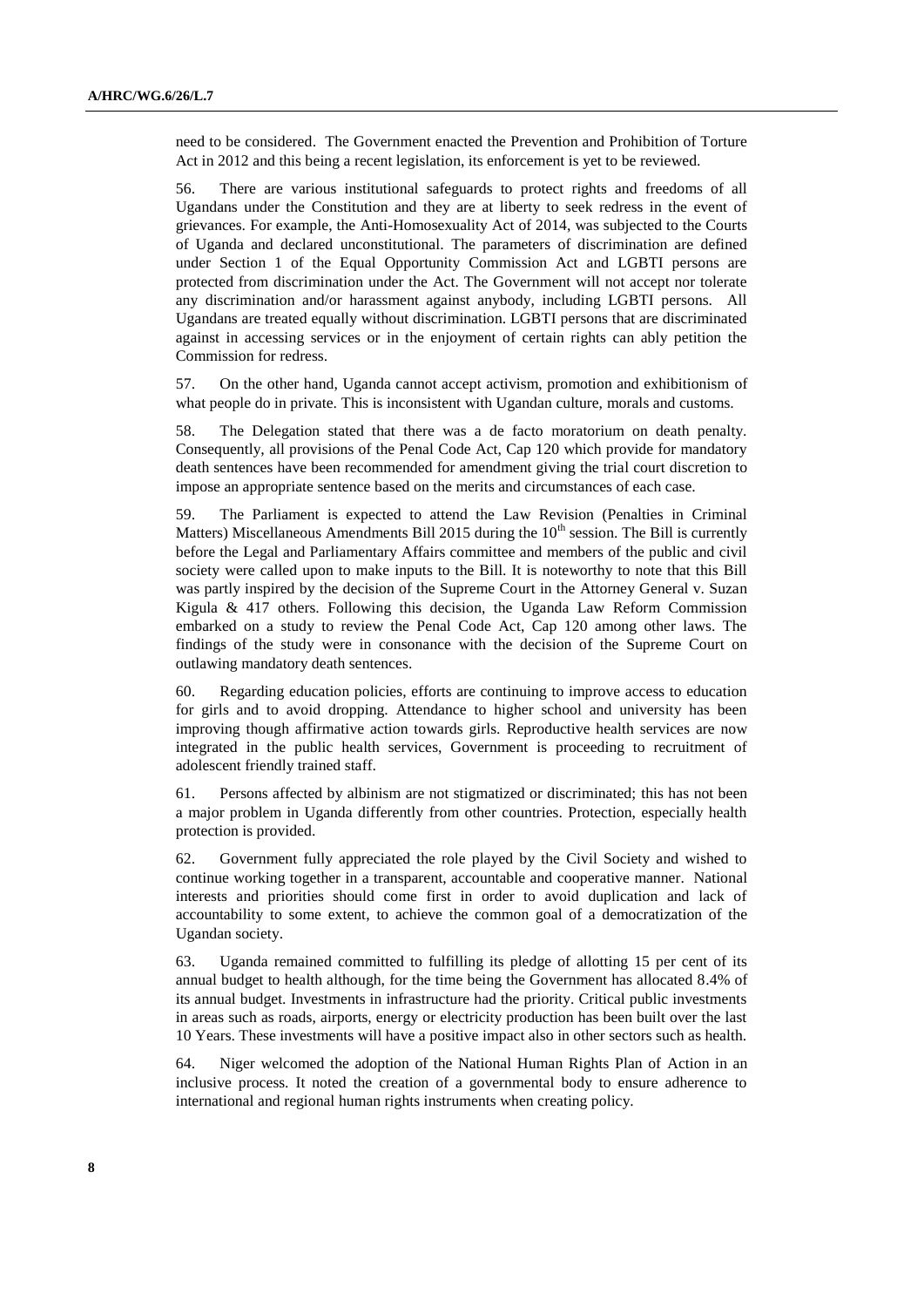65. Nigeria acknowledged progress in strengthening the rule of law and democracy, including the ratification of international and regional human rights instruments. It appreciated the commitment towards protecting the rights of refugee and asylum seekers.

66. Norway acknowledged the positive engagement and cooperation with OHCHR and Uganda's commendable efforts to welcome refugees while respecting their human rights.

67. Pakistan appreciated the development of National Action Plan on Human Rights. It welcomed the ratification of international and regional instruments, the enactment of laws and measures protecting women rights.

68. Panama welcomed the adoption of the Law on Prevention of Torture and the establishment of the Equal Opportunities Commission, while was concerned by remaining challenges regarding children and women, particularly the persistence of patriarchal attitudes.

69. Paraguay commended the adoption of the Prevention and Prohibition of Torture Act and the elaboration of the National Human Rights Plan of Action and encouraged improving access to justice.

70. The Philippines appreciated the progress made in promoting respect for human rights. It welcomed efforts to address harmful traditional practices against women, such as FGM, while concerned that the implementation of domestic laws remains a big challenge.

71. Portugal welcomed the adopted of the law on prevention and prohibition of torture whose definition of torture complies with CAT. It was concerned that death penalty is still enforceable under the Anti-Terrorism (Amendment) Act.

72. Republic of Korea commended Uganda's commitment to establish the National Action Plan on Human Rights. It noted implementation of the Second National Development Plan, for the achievement of the sustainable development goals.

73. Russian Federation welcomed the collaboration between Government and the civil society in the realization of the National Human Rights Action Plan. It noted the references to human rights in the National Development Plan 2016-2021.

74. Rwanda commended Uganda for granting hospitality to refugees. It welcomed efforts to promote gender equality and combat sexual and gender based violence and encouraged continued implementation of the Action Plan on Women.

75. Senegal welcomed achievements in the area of education and vulnerable groups. It welcomed the ambitious measure taken nationally, particularly the adoption in 2014 of a National Plan of Action for Human Rights.

76. Serbia encouraged the ratification of ICPPED, OP-CEDAW and OP-CAT, and welcomed the adoption of the Second National Development Plan, taking into accounts sustainable SDGs.

77. Sierra Leone noted the establishment of the Human Rights Action Plan and the launching of the Women Entrepreneurship Programme. It commended the Ugandan Human Rights Commission for enjoying the "A" status since 2009.

78. Slovenia encouraged strengthening efforts in the fields of women's empowerment and rights of the child. It remained concerned over continuous discrimination on the basis of sexual orientation and gender identity.

79. South Africa welcomed efforts to improve access to legal aid services; the reduction in the mortality rate among prisoners; and the declines in infant and maternal mortality since the 2011 UPR.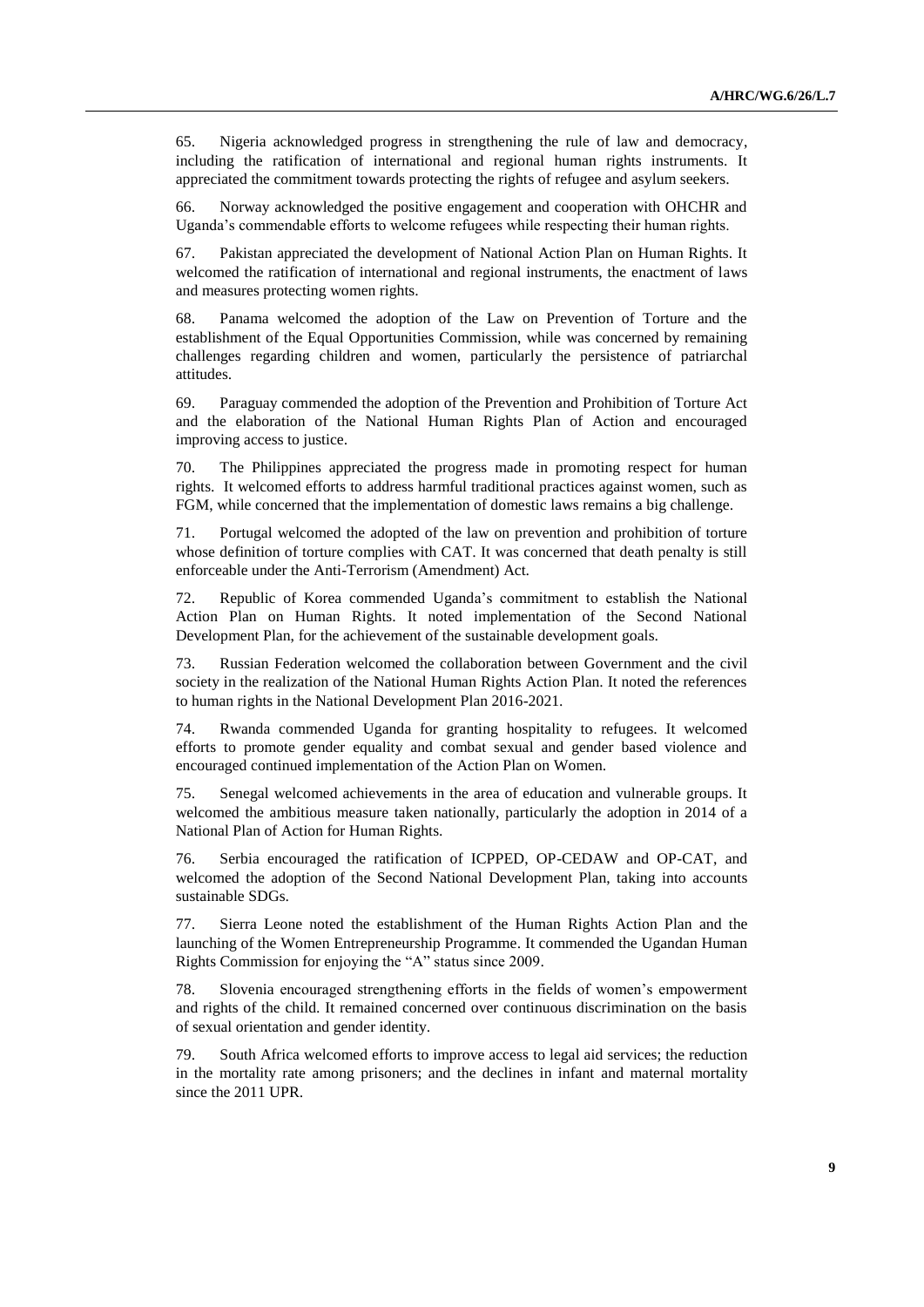80. South Sudan appreciated the development made in policies, judiciary and prison system, and incorporating human rights education in the curriculum of the security agencies. It welcomed conducting successful elections.

81. Spain commended Uganda for legislative improvements on the protection of women and children. It was concerned about the deterioration of the situation of human rights defenders after the elections and the adoption of the new NGO Act.

82. Sudan congratulated Uganda for the holding of elections, welcomed the adoption of the Second National Development plan 2015-2020 and the establishment of the equal opportunities commission.

83. Swaziland urged Uganda to pass the Marriage and Divorce Bill pending before Parliament. It encouraged implementing recommendations of the 2015 Ugandan Human Rights Commission report with respect to people living with albinism.

84. Sweden stated that the Constitution, while protecting freedom of expression and assembly, does not specifically prohibit discrimination on the basis of sexual orientation and gender identity.

85. Switzerland called on Uganda to implement recommendations accepted during the first UPR cycle, particularly recommendations it had made regarding the respect for freedom of expression, association and peaceful assembly.

86. Syrian Arab Republic noted achievements despite the country level of development and challenges facing it, by giving its utmost efforts to achieve the right to development and civil and political rights.

87. Timor-Leste expressed appreciation at the adoption of the Prevention of Torture Act 2012, the creation of a parliamentary committee on human rights, and the launch of the Women Entrepreneurship Programme.

88. Togo appreciated efforts by the government to implement recommendations received during the first UPR and welcomed the adoption by the Parliament of laws for the protection of vulnerable groups.

89. Ukraine noted the reported persistence of harmful practices and stereotypes against women, children, persons with disabilities, sexual minorities, ethnic minority groups and people living with HIV.

90. United Kingdom of Great Britain and Northern Ireland urged Uganda to protect fundamental freedoms of association, assembly and expression and ensure an open operating environment for political parties, NGOs and the media.

91. United Republic of Tanzania encouraged Uganda to continue reinforcing its efforts on child rights by helping the most vulnerable and less privileged children to complete their studies.

92. United States of America remained concerned that security forces and other authorities continued to violate citizen's rights to freedom of expression, association and peaceful assembly, including opposition members, journalists and LGBTI individuals.

93. Uruguay welcomed the steps that Uganda has taken to strengthen the institutional framework to promote and protect human rights and welcomed the adoption of a National Plan of Action.

94. Venezuela took note of the elaboration in 2014 of the National Plan of Action on Human Rights and welcomed the measures taken to ensure access to education for all, and the 2013 National Agricultural Policy, which particularly looks at vulnerable sectors.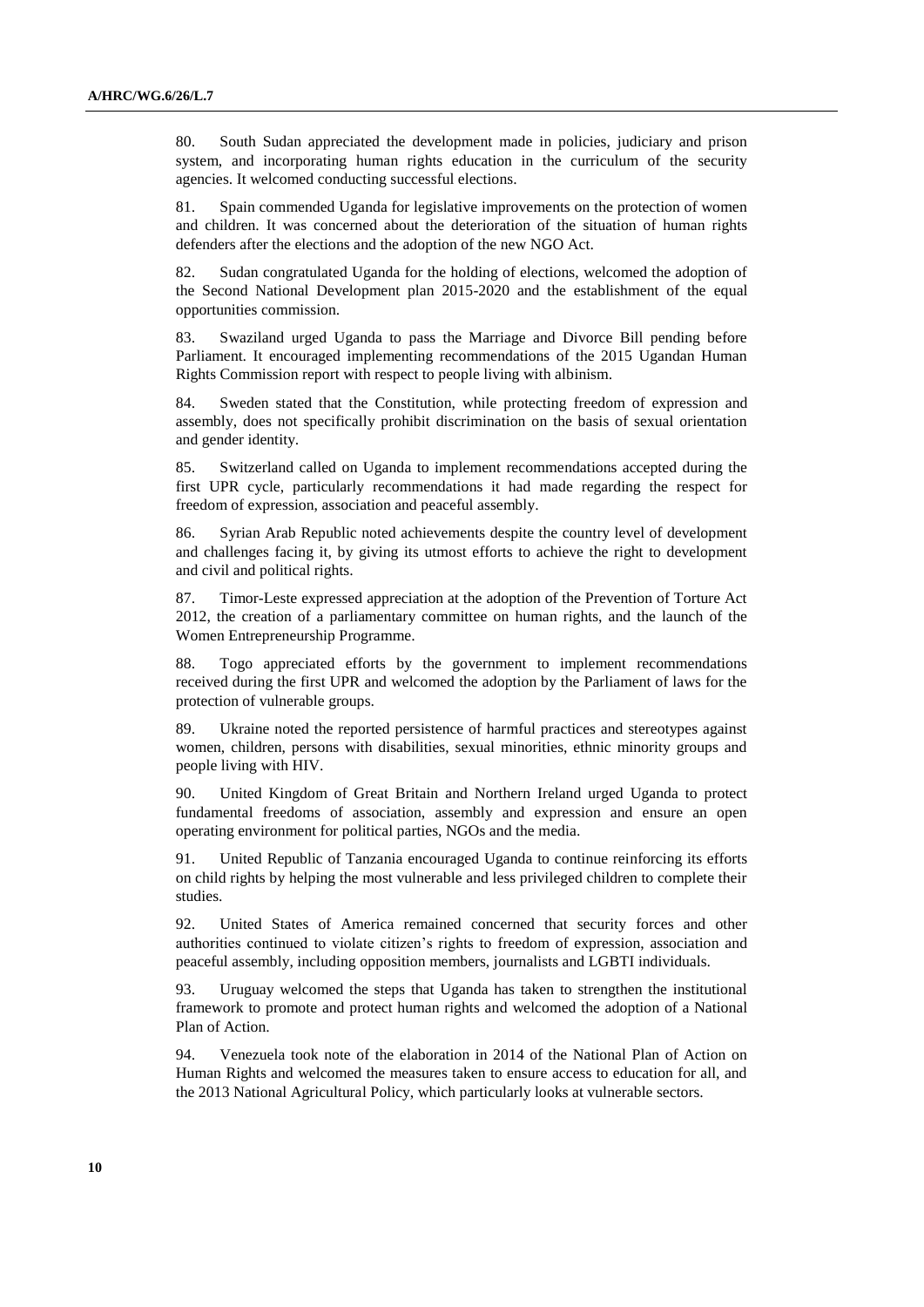95. Zambia was concerned about the prevalence of violence against women, in particular domestic and sexual violence. The issue of harmful practices against women and girls was equally of great concern to the Zambian delegation.

96. Zimbabwe noted that Uganda has made progress on a number of fronts, for instance enacting a number of laws elaborating the rights provided for in the Constitution and developing the National Action Plan on Human Rights.

97. Algeria welcomed the adoption of the National Human Rights Action Plan and measures to improve access to health services, to fight against discrimination, with a special focus on marginalized groups.

98. Angola welcomed measures in the economic and social framework, but noted challenges in the legislative sector, in aligning national laws to international treaties, in access to education for vulnerable groups, child mortality and birth registration.

99. Argentina welcomed the fact that there have been no executions subsequent to death penalty sentences in recent years, and encouraged Uganda to fully abolish death penalty.

100. Armenia welcomed and further encouraged steps to combat trafficking in persons and to promote the rights of the child, noting however that a significant number of children is involved in child labour.

101. Australia commended the work of the Uganda Human Rights Commission, the creation of a national human rights action plan and encouraged Uganda to implement the Commission's decisions, and repeal the Public Order Management Act.

Austria was concerned by the rise of social and economic inequality, especially between rural and urban areas, access to justice for the rural poor and the excessive use of force by security agencies.

103. Azerbaijan commended Uganda's constructive approach to the UPR and National Human Rights Action Plan.

104. Bangladesh, noting that persisting challenges can mainly be attributed to resource constraints, commended Uganda's progress in the democratic and socio-economic reform process.

105. Belgium indicated that some recommendations accepted by Uganda in the previous UPR were not implemented and that there is still room for progress, particularly on the abolition of the death penalty and on juvenile justice.

106. Botswana encouraged Uganda to finalise pending legislation and policies such as the Judiciary Administration Bill, the Legal Aid Policy and the National Transnational Justice Policy.

107. Brazil expressed appreciation for Uganda's policies on refugees and asylum seekers and for the adoption of the 2015 Children Act (Amendment) Bill.

108. Burundi lauded the creation of justice centres and legal aid clinics within courts and the penitentiary system, which will improve access to justice and the right to defence.

109. Haiti took note of the progress on the reform of the prison system in Uganda. Haiti congratulated Uganda for its reception of refugees and the strategies for the protection of their rights.

110. Morocco welcomed Uganda for its measures aimed to strengthen the institutional human rights framework, the harmonization of its legislation with the international human rights conventions and for their fight against torture.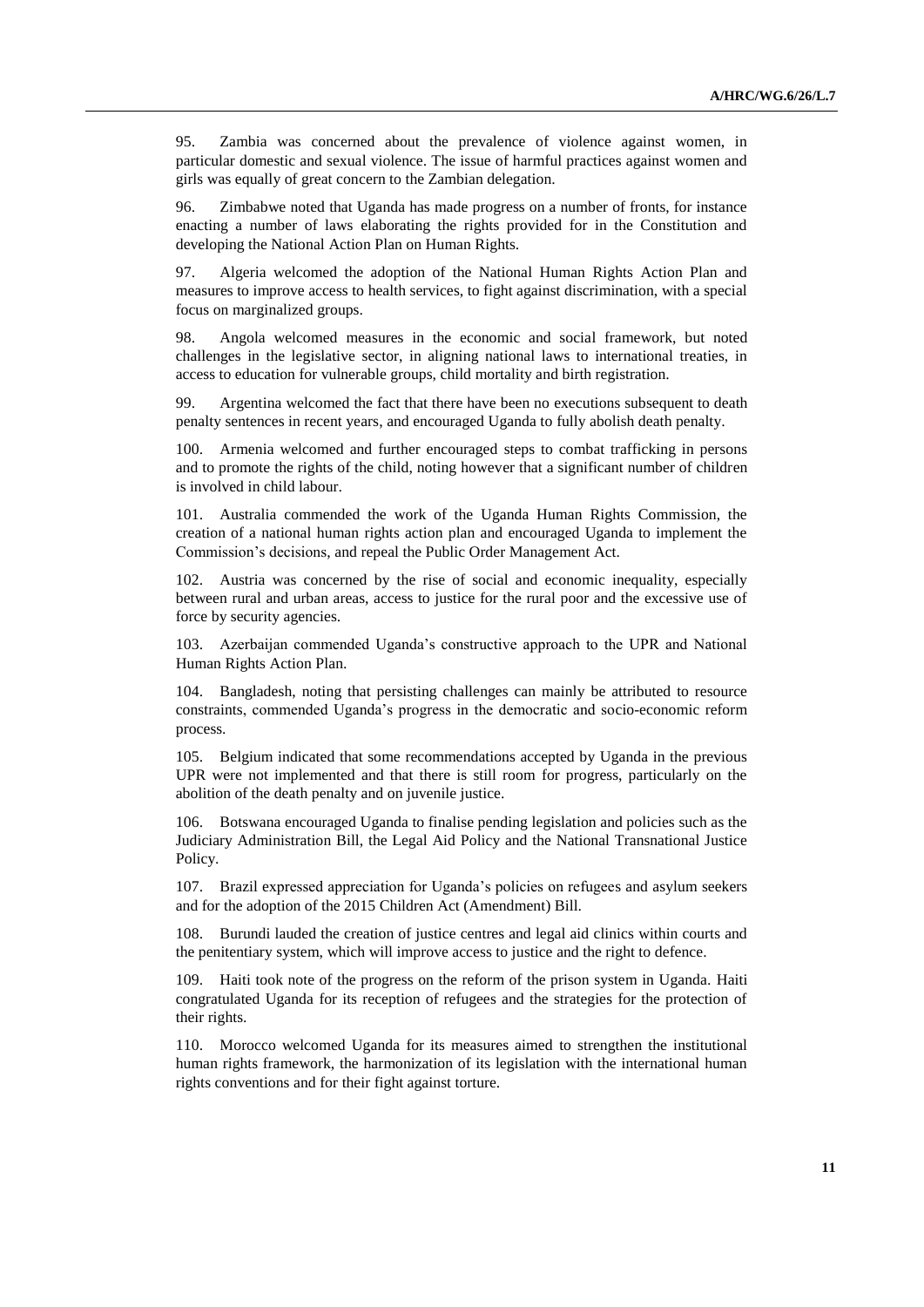111. Mauritius welcomed the measures implemented by Uganda aimed to ensure access to education for all, to end hunger and achieve food security, and to combat Malaria, Tuberculosis and HIV/AIDS.

112. The Delegation of Uganda stated that the Government's policies on women's rights enhancement and protection were second to none. The Government is keen of accede or sign whatever convention or treaty to contribute to the achievement of this goal. Raising male awareness about women's rights is an important factor as well as women education, women economic empowerment through, for instance, access to affordable credit to start small business. Government's policy on violence against women, including female genital mutilation, is to arrest the perpetrators of such violence.

113. In the eighties Uganda was a leader in the fight against HIV/AIDS, there was not stigmatization and there is no stigmatization now of persons affected by the disease. Access to retroviral medicines was guaranteed.

114. The Delegation indicated that the Government was totally committed to the respect of freedom of assembly but without infringing the law. Many countries have a similar legislation that regulates the exercise of the freedom of assembly. NGO Bill is not unconstitutional, no such a bill could be adopted and become law: the Constitution is a supreme value. The break-ins in NGOs' offices are acts of criminality that are being investigated and eventually punished. Human rights training of security forces is ongoing and those among them who will violate human rights will be persecuted.

## **II. Conclusions and/or recommendations**

115. **The recommendations formulated during the interactive dialogue/listed below have been examined by Uganda and enjoy the support of Uganda:**

115.1. **Enhance ratification of international human rights instruments (Congo);**

115.2. **Continue to consider ratification of more international Human Rights instruments (Syrian Arab Republic);**

115.3. **Continue the accession to the core international human rights instruments (Azerbaijan);**

115.4. **Adopt the Prevention and Prohibition of Torture Regulation to operationalise the Prevention and Prohibition of Torture Act (Denmark);**

115.5. **Implement the law on prevention and prohibition of torture, whose definition of torture complies with the Convention against Torture, in order to ensure an effective system for preventing all forms of torture (Portugal);**

115.6. **Implement, in practice, the law on the prevention and prohibition of torture, including through the establishment of an effective system of prevention of all forms of torture and other cruel, inhuman or degrading treatment (Switzerland);**

115.7. **Put in place the necessary regulations to ensure the full implementation of the Prohibition and Prevention of Torture Act 2012 and that appropriate training on the Act is carried out for security services to ensure its effective application (Ireland);**

<sup>\*\*</sup> The conclusions and recommendations have not been edited.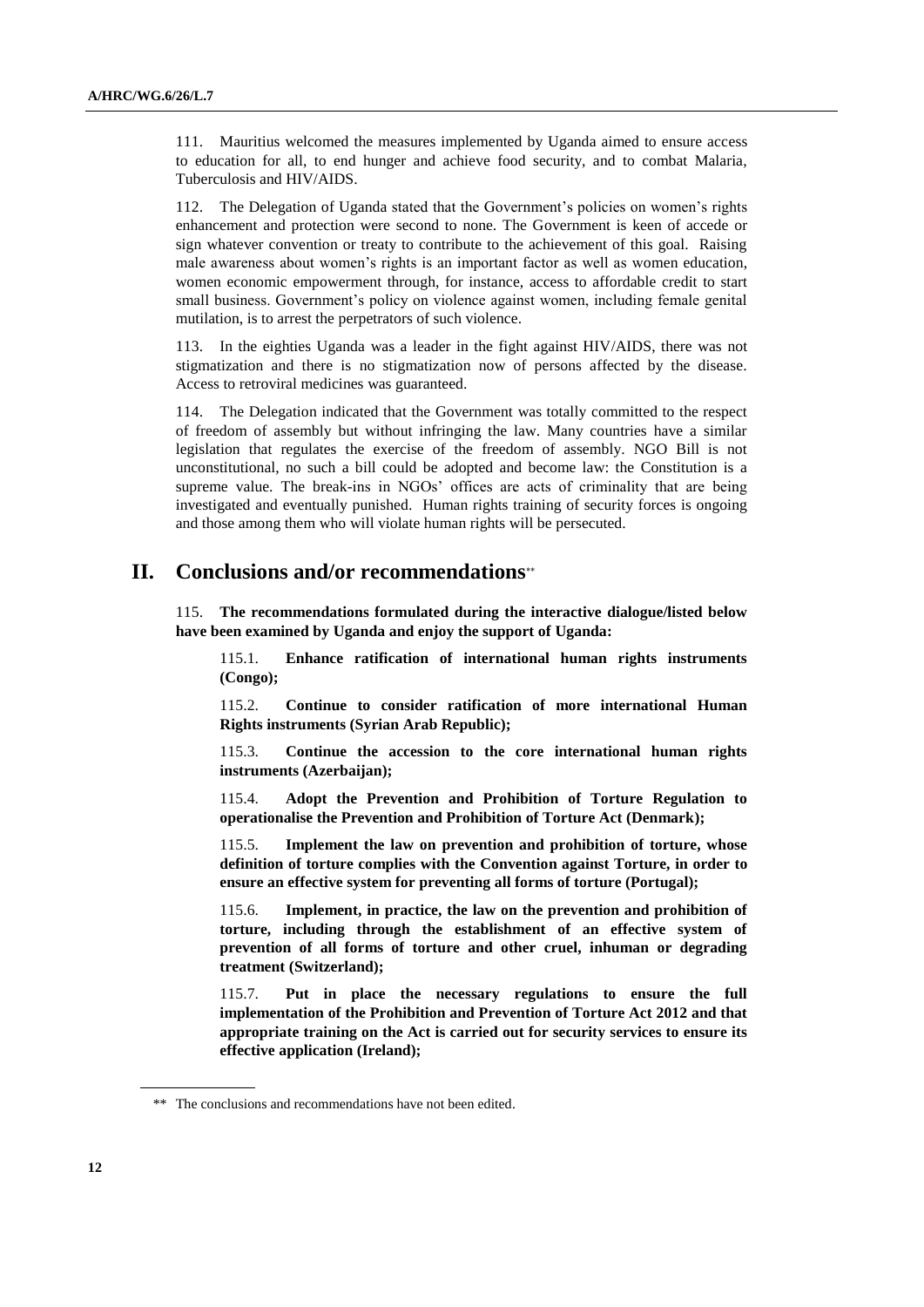115.8. **Abolish all discriminatory laws and practices in accordance with its international obligations under CEDAW (Iceland);**

115.9. **Enact laws that enhance equal access to property rights for women. (Sweden);**

115.10. **Ensure the effective implementation of the Act of 2010 on female genital mutilation (Madagascar);**

115.11. **Criminalize the practice of Female Genital Mutilation (Zambia);**

115.12. **Continue efforts through education and awareness raising initiatives to improve the effective implementation of the Law on Domestic Violence and the Law on Female Genital Mutilation, and eliminate discrimination based on sex from legislation (Paraguay);**

115.13. **Effectively implement relevant laws governing sexual and gender based violence (Zambia);**

115.14. **Enact legislation prohibiting violence against children in all settings (Zambia);**

115.15. **Strengthen its efforts to enforce the Prevention of Trafficking in Persons Act (Timor-Leste);**

115.16. **Make further efforts to ensure compliance with the law on the prevention of human trafficking (Togo);**

115.17. **Consider ratifying ILO Convention 189 and the Palermo Protocol on Trafficking in Persons (Philippines);**

115.18. **Adopt legislation that prevents discrimination against women, eliminates female genital mutilation/cutting and prevents forced marriages (Australia);**

115.19. **Ensure that the enforcement and implementation of laws is in compliance with the constitution and its obligations under international and regional law to respect and protect the right of everyone in Uganda to exercise their human rights to freedom of expression and peaceful assembly (Sweden);**

115.20. **Take the measures necessary for the amendment of the law on children in accordance with the Convention on the rights of Persons with Disabilities (Togo);**

115.21. **Amend the Children's Act in line with the CRPD, aiming at mainstreaming the rights of children with disabilities across all programmes and provide the necessary resources for their protection (Portugal);**

115.22. **Speedily enact the respective Policies and Bills of Legal Aid and Transitional Justice to fulfil the constitutional mandate to provide justice for all (Austria);**

115.23. **Create in the Parliament a process to control the conformity of laws with the international commitments of the country in the field of human rights (France);**

115.24. **Continue to harmonize its domestic legislations with all international human rights instruments that Uganda is a party to (Indonesia);**

115.25. **Ensure that Uganda's laws are in compliance with international human rights standards (Zimbabwe);**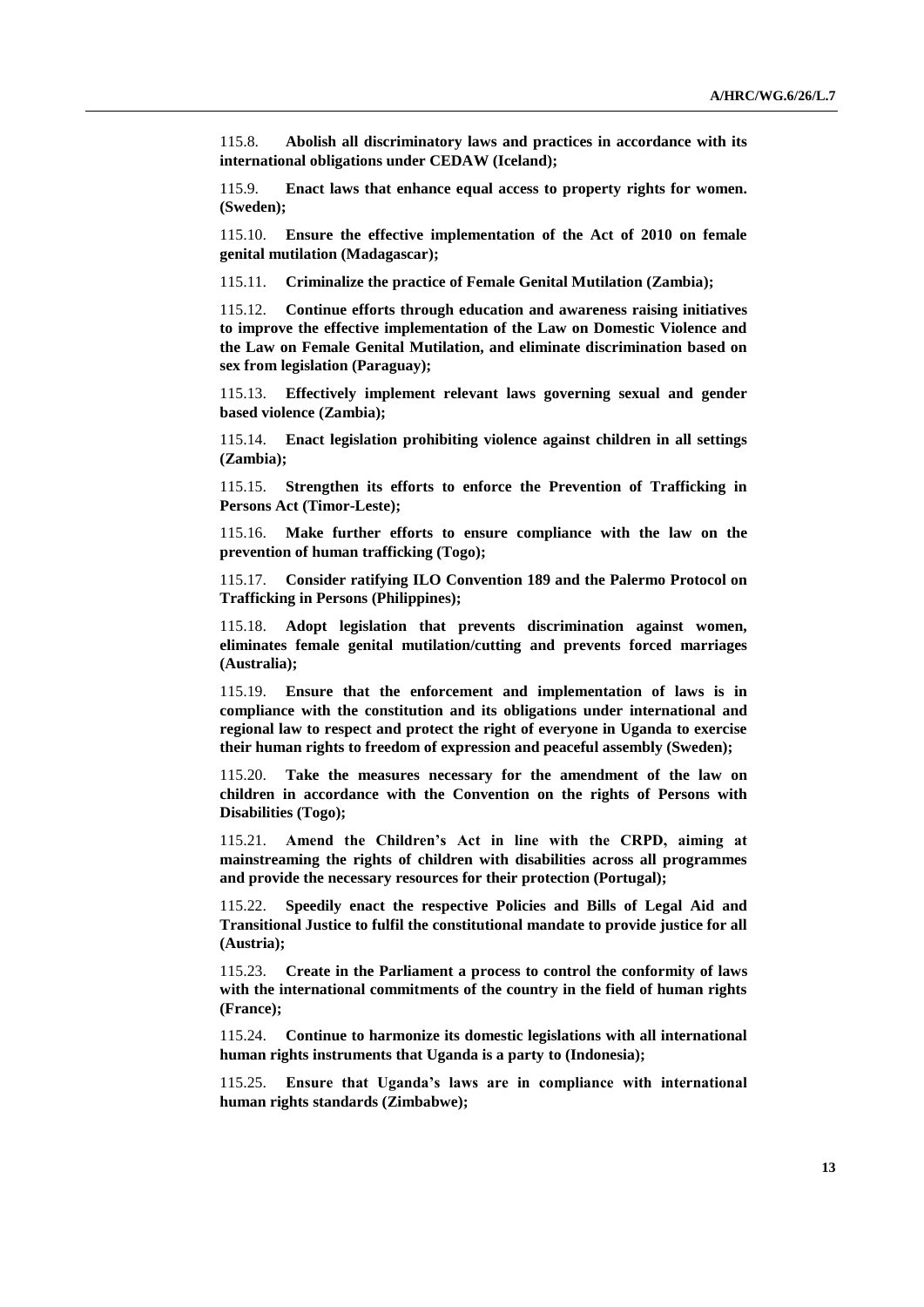115.26. **Further incorporate all the ratified international legal instruments into domestic law (Niger);**

115.27. **Continue to implement the National Plan of Action on Human Rights to, amongst other things, strengthen the capacity of government and of citizens when it comes to protection and promotion of human rights (Cuba);**

115.28. **Strengthen the implementation of the National Action Plan for Human Rights (Angola);**

115.29. **Ensures the effective implementation of the National Action Plan on Human Rights (Mauritius);**

115.30. **Continue its efforts to implement the National Action Plan on Human rights (Sudan);**

115.31. **Continue strengthening the application of the National Human Rights Plan of Action (Venezuela (Bolivarian Republic of));**

115.32. **Adopt the National Action Plan on Human Rights in the coming period (Russian Federation);**

115.33. **Fully implement the National Gender Policy Action Plan (Republic of Korea);**

115.34. **Enhance efforts to implement the National Action Plan on Women, in particular their participation and integration in the economy (South Africa);**

**Strengthen implementation of the National Agricultural Policy to ensure access to food and address malnutrition (South Africa);**

115.36. **Accelerate the establishment and the functioning of the National Children's Authority to prevent and combat violence, exploitation and other degrading practices (Spain);**

115.37. **Put in place strategies and implement the action plan to more effectively combat child, early and forced marriage (Sierra Leone);**

115.38. **Adopt and implement the plan of action against early marriages (Djibouti);**

115.39. **Give continuity to strengthening of national human rights institutions and mechanisms (Nepal);**

115.40. **Provide adequate funding for its national human rights institution and reduce its reliance on external sources (Philippines);**

115.41. **Continue to strengthen its national human rights and democratic institutions (Bangladesh);**

115.42. **Further strengthen the financial resources of the Ugandan Commission on Human Rights (Niger);**

115.43. **Capacitate and resource the Uganda Human Rights Commission in a sustainable manner (South Africa);**

115.44. **Maintain and strengthen measures to enhance the promotion and protection of human rights (Syrian Arab Republic);**

115.45. **Continue constructive cooperation with the UN human rights mechanisms (Azerbaijan);**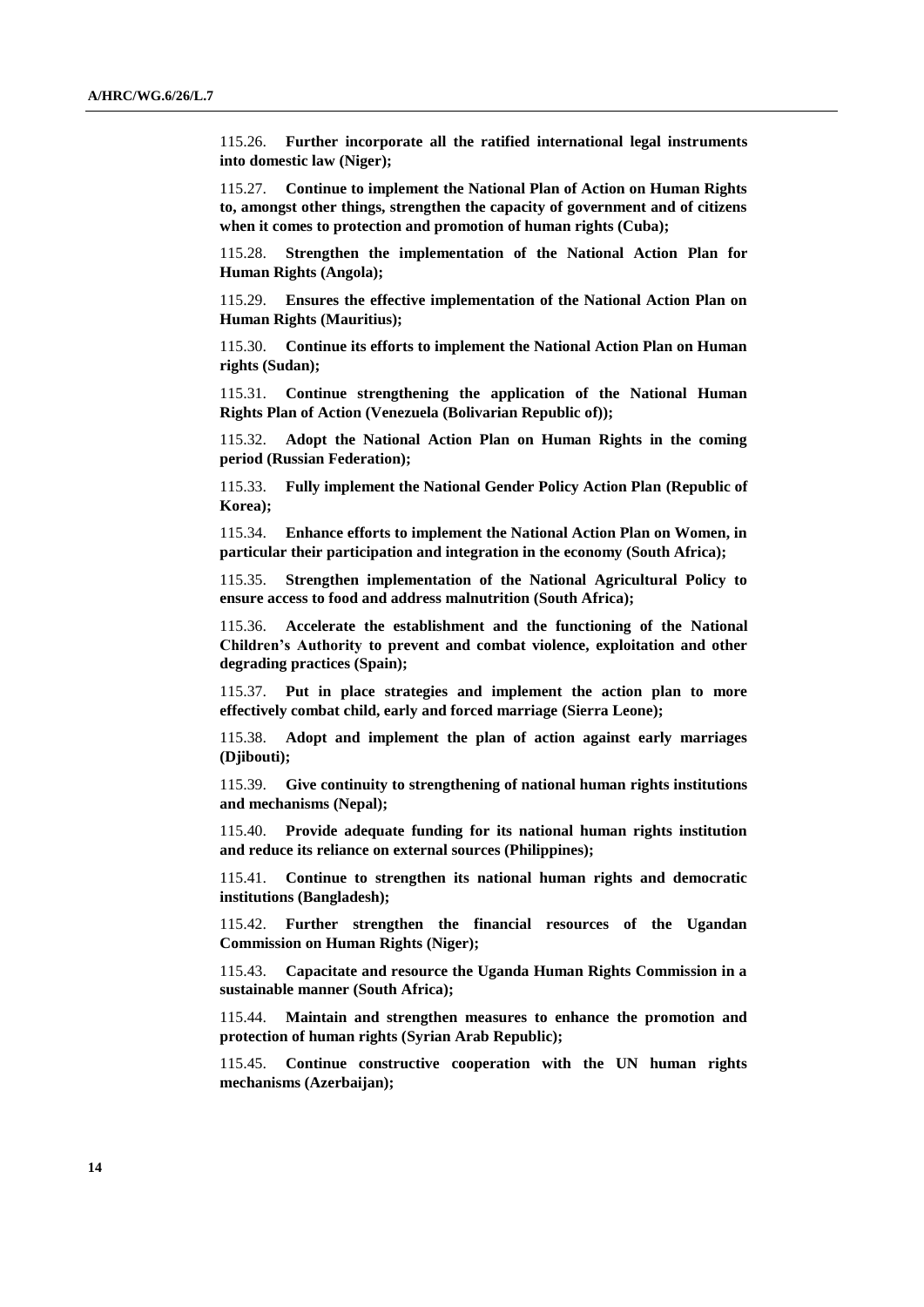115.46. **Strengthen cooperation with the treaty bodies through updating the submission of its national reports (Colombia);**

115.47. **Submit overdue reports to the human rights treaty bodies (Ghana);**

115.48. **Submit its overdue reports to the relevant treaty bodies (Sierra Leone);**

115.49. **Consider strengthening the framework and mechanisms for eliminating discriminations against women and gender based violence by enacting and enforcing all relevant laws, already under consideration, relating to violence against women (Mauritius);**

115.50. **Promote the participation of women in the process of national development (Angola);**

115.51. **Continue with efforts to advance the rights of women and to combat discrimination against women and girls, in particular to achieve equal access to education and to prevent girls dropping out of school (Mexico);**

115.52. **Delete all discriminatory provisions against women that may exist in their national laws (Guatemala);**

115.53. **Prevent and combat all forms of discrimination and violence against women and other vulnerable groups (Italy);**

115.54. **Take appropriate measures to eliminate all forms of discrimination against women and girls as well as of persons with albinism (Madagascar);**

115.55. **Continue to protect girls from all forms of discrimination and promote girls' right and access to education (Pakistan);**

115.56. **Promote national efforts aiming at achieving gender equality and women empowerment on the political and social level (Egypt);**

115.57. **Continue to improve its policies to protect the rights of women (Syrian Arab Republic);**

115.58. **Continue to promote and protect rights of children (Syrian Arab Republic);**

115.59. **Strengthen the response against the HIV/AIDS pandemic through combatting discriminatory attitudes and stigmatisation of persons living with the virus. The guides on HIV and human rights are a valuable tool for this goal (Colombia);**

115.60. **Establish an information and prevention strategy against the discrimination and persecution of the albino population in the country, as well as protection for these persons, in particular for albino children (Mexico);**

115.61. **Take active measures to eliminate gender-based violence against women, specifically refugee women, and take immediate appropriate measures to eliminate all forms of discrimination against women in line with CEDAW (Namibia);**

115.62. **Take the necessary measures to guarantee the rights of women, to investigate and punish those who are responsible for these violations, to provide assistance to victims and to raise awareness about patriarchal attitudes and deeply entrenched stereotypes (Argentina);**

115.63. **Continue to strengthen the existing legal framework and deepen measures aimed at preventing gender-based violence (Syrian Arab Republic);**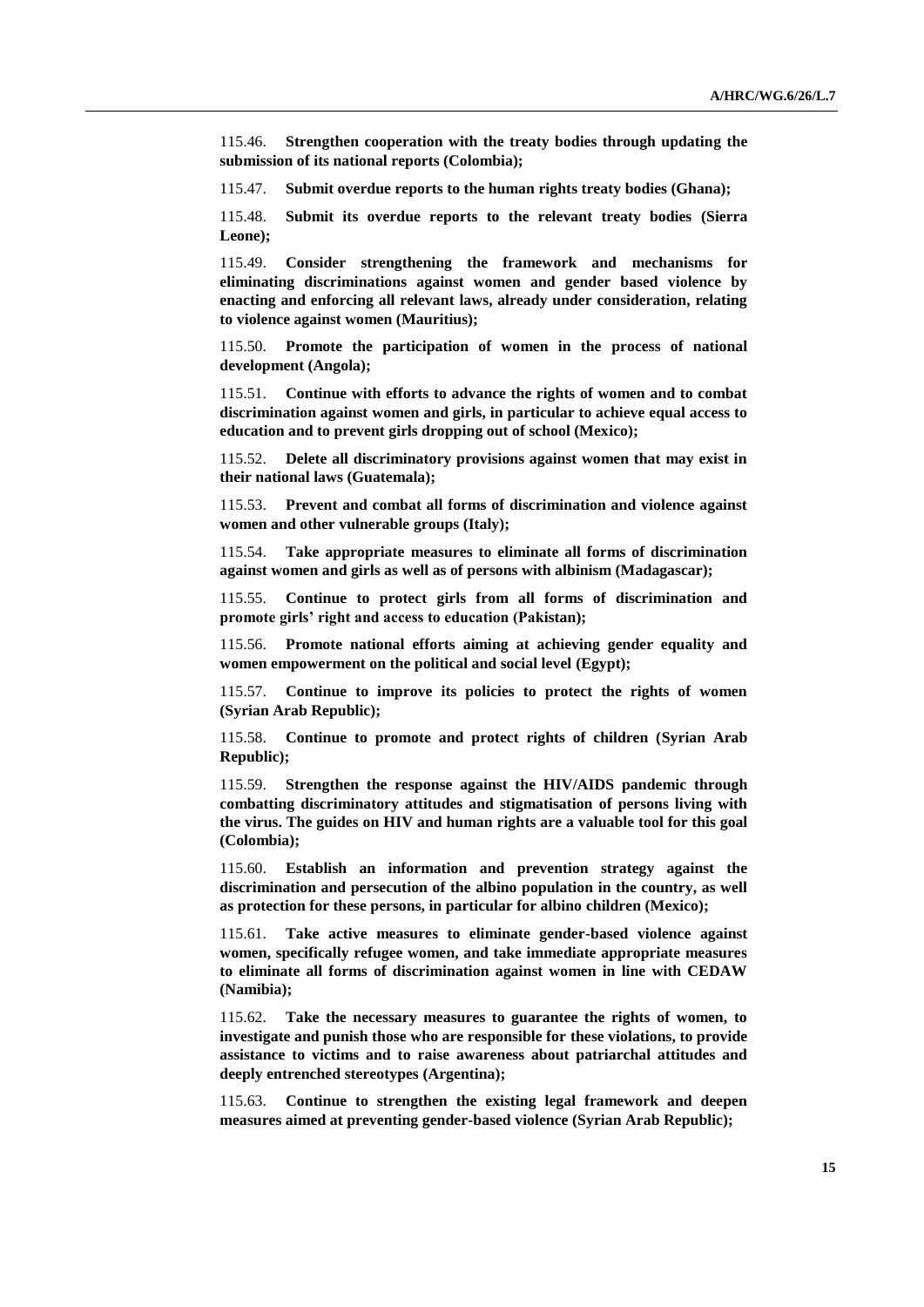115.64. **Intensify efforts to combat all forms of violence against women and girls (Georgia);**

115.65. **Step up efforts to raise national awareness to combat all forms of violence against women and girls (Timor-Leste);**

115.66. **Strengthen efforts to eliminate violence against women and girls and harmful practices (Slovenia);**

115.67. **Carry out additional national awareness raising campaigns to combat forms of violence against women and girls (Togo);**

115.68. **Continue to strengthen measures aimed at protecting and rehabilitating women victims of sexual and domestic violence (Maldives);**

115.69. **Further protect women's rights and combat violence against women (China);**

115.70. **Continue to promote the protection of the rights of women and child rights (Nigeria);**

115.71. **Strengthen the fight against violence against children and the taking care of abandoned children (Algeria);**

115.72. **Take concrete measures to ensure effective implementation of the Prohibition of Female Genital Mutilation Act, including by investigating relevant incidents and prosecuting perpetrators as well as by rehabilitating victims (Cyprus);**

115.73. **Step up the fight against all harmful traditional practices, inter alia by effectively enforcing the Prohibition of Female Genital Mutilation Act in all parts of the country and by increasing human and financial resources of the Anti-Human Sacrifice and Trafficking Task Force (Czechia);**

115.74. **The entry into force and the implementation of the law against Female Genital Mutilation as soon as possible (Spain);**

115.75. **Provide adequate resources towards the full implementation of domestic laws that prohibit harmful traditional practices against women (Philippines);**

115.76. **Eliminate all traditional harmful practices and stereotypes, including female genital mutilation (Botswana);**

115.77. **Take concrete measures to eradicate harmful practices against women and children, especially children with albinism (Panama);**

115.78. **Strengthen programmes and plans to eradicate effectively child labour in the short term (Chile);**

115.79. **Strengthen efforts to ensure eradication of child labour by introducing penalties for violating the provisions on employing children and young persons (Maldives);**

115.80. **Continue to develop strategies to protect children including measures to ensure that children living in the street and in foster care institutions have the right to live in a family and have access to health and education (Chile);**

115.81. **Take further steps to combat trafficking of persons in the country (Armenia);**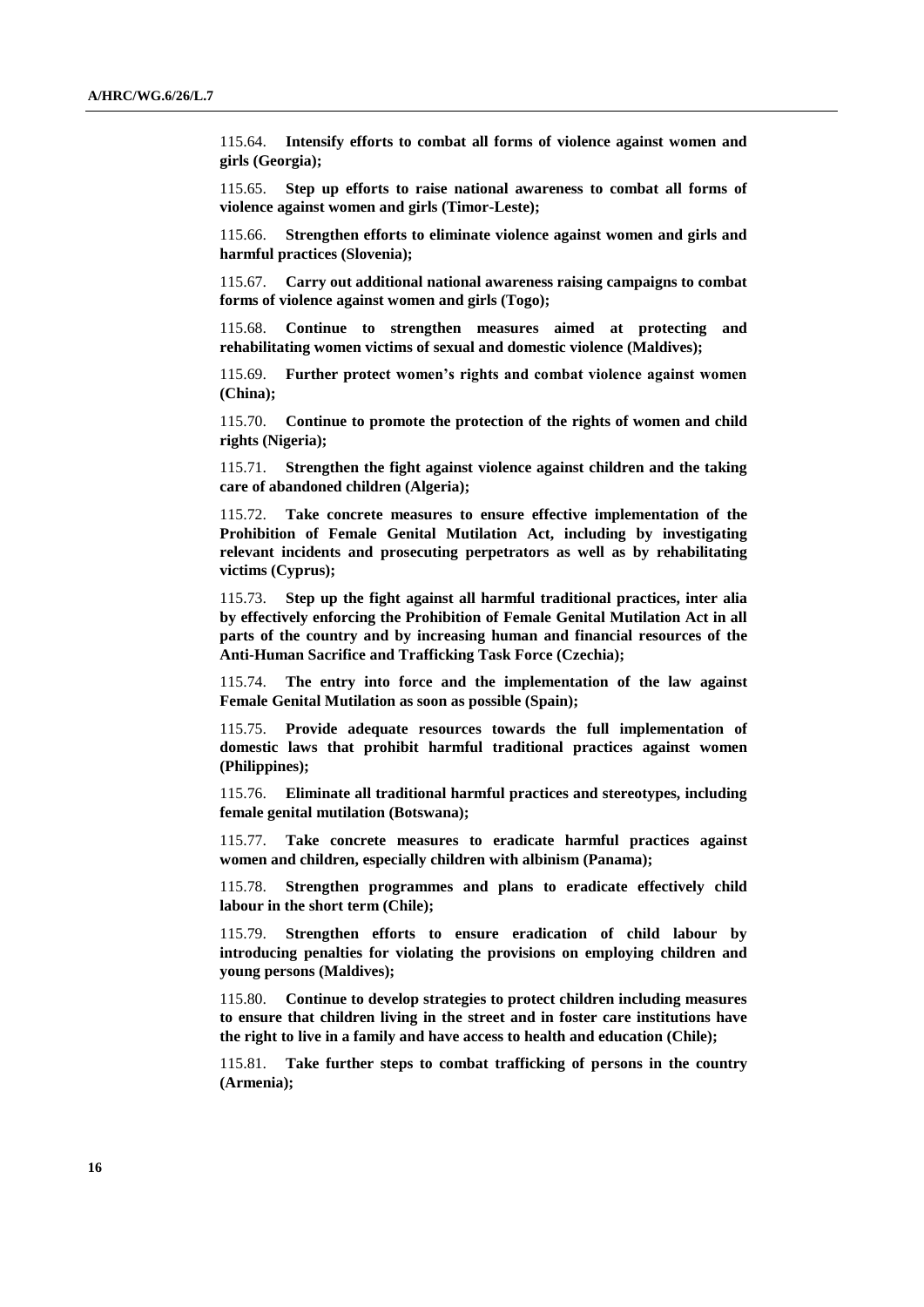115.82. **Ensure separation of powers, independence of judiciary and prevent interference of government officials from interfering in judicial proceedings (Slovenia);**

115.83. **Ensure the full functionality and adequate resourcing of level 1 ad 2 local council courts which provide first access points to justice for 80% of Ugandans (Austria);**

115.84. **Prioritise implementation of the Child Justice Strategy and of the National Diversion Guidelines for children in the criminal justice system (South Africa);**

115.85. **Separate juveniles from adults in detention and rehabilitation centres (Zambia);**

115.86. **Ensure that the police force, the Directorate of Public Prosecution and the Uganda Human Rights Commission investigate all allegations of torture to hold perpetrators accountable (Denmark);**

115.87. **Conduct full and transparent investigations into alleged cases of excessive use of force by security agents especially during and after the 2016 elections, ensuring accountability for possible human rights violations (Austria);**

115.88. **Investigate all alleged acts of torture and hold accountable state security agents who are found culpable (Ghana);**

115.89. **Strengthen measures to improve the application of the law on domestic violence including training and awareness raising for judges, prosecutors and police officers (Chile);**

115.90. **Create permanent and sustainable programmes for education and training in human rights for public officials, particularly for members of the armed forces, the police and the judiciary, emphasising the protection for the most vulnerable groups (Colombia);**

115.91. **Strengthen police training on how to investigate sexual and gender based violence, including against children, and ensure that perpetrators of these acts are appropriately prosecuted (United States of America);**

115.92. **Continue the efforts in the field of training and education in human rights for the benefit of law enforcement agencies (Morocco);**

115.93. **Continue its efforts to provide human rights education to law enforcement personnel (United Republic of Tanzania);**

115.94. **Ensure that civil society organisations and human rights defenders can operate in a safe environment and that all allegations of intimidation, harassment and violence are fully investigated (Ireland);**

115.95. **Investigate the alleged harassment of human rights defenders and prosecute offenders (Ghana);**

115.96. **Thoroughly investigate on the threats against human rights defenders and civil society organizations, bring to justice those responsible and guarantee reparations to the victims, especially to those who work for women's rights (Uruguay);**

115.97. **Thoroughly investigate attacks on persons living with albinism, and ensure that perpetrators of violations committed against them are brought to justice (Sierra Leone);**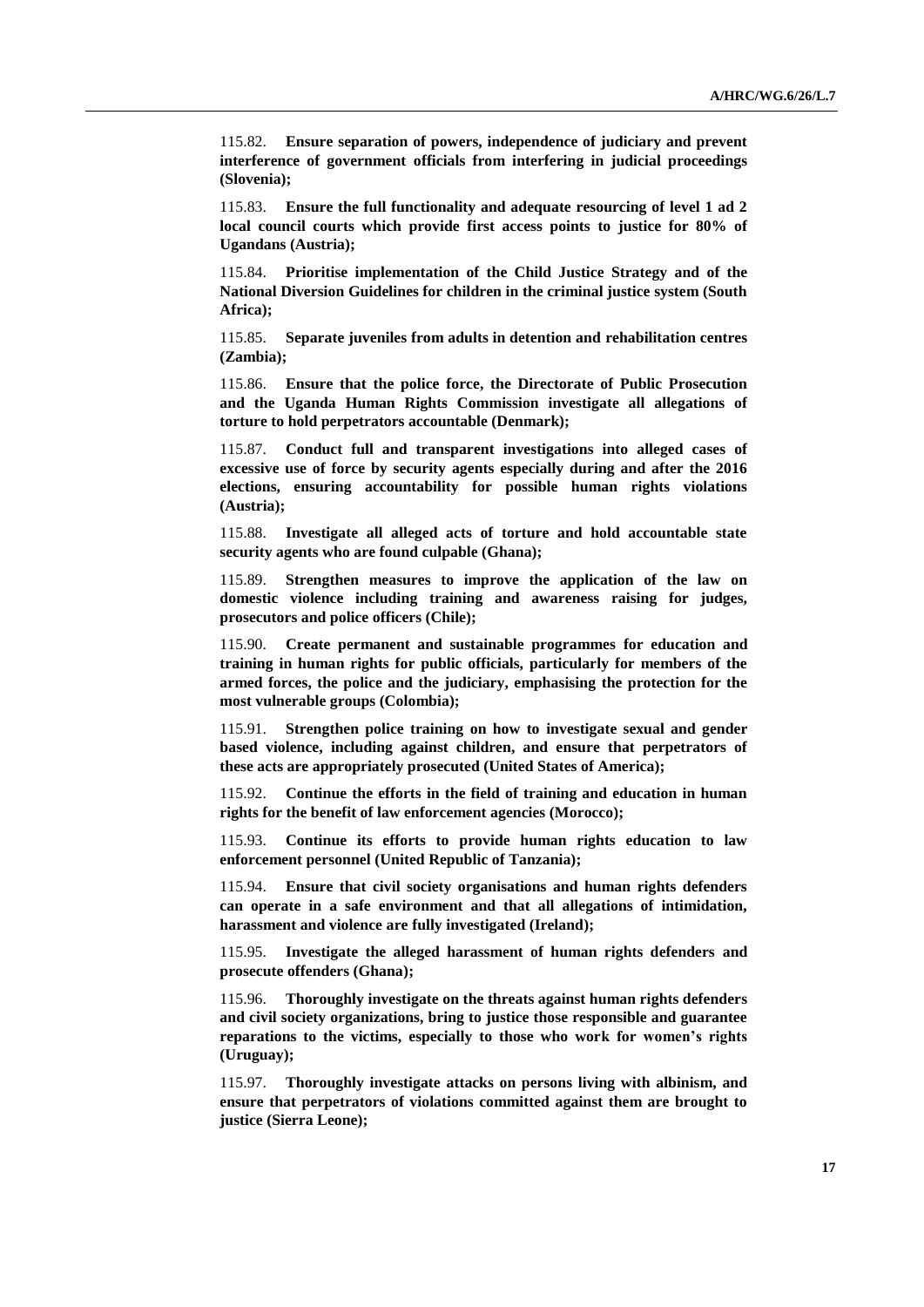115.98. **Develop a national action plan to eliminate child marriage (Maldives);**

115.99. **Exert further efforts to ensure that all children born within the national territory are registered (Sudan);**

115.100. **Adopt measures to reduce the number of children without birth registration (Angola);**

115.101. **Ensure the full respect of the freedoms of association and peaceful demonstration in compliance with the international commitments of the Uganda, in particular in the implementation of the "Public Order Management Act" of 2013 (France);**

115.102. **Strengthen measures to end any possibility of alleged police brutality, arbitrary arrests and politically motivated prosecution of opposition leaders (Australia);**

115.103. **Take measures to guarantee the right to peaceful assembly and avoid abuses in police's activities and if such abuses occur, that these do not go unpunished (Spain);**

115.104. **Improve transparency of the electoral process, provide equal conditions for all candidates, prevent obstruction of the media and the Internet, and ensure independence of the Electoral Commission and impartial investigation of allegations of election fraud and violence (Czechia);**

115.105. **Enact electoral reforms to address problems noted by multiple observers during February 2016 elections, including by making the process for appointment to the electoral commission more inclusive and transparent (United States of America);**

115.106. **Consult a broad range of civil society actors and reflect their views within the Non-Governmental Organisations Regulations 2016, in order to ensure an open, accountable and vibrant NGO sector (United Kingdom of Great Britain and Northern Ireland);**

115.107. **Take necessary measures to allow the enjoyment of civil and political rights by all, including the right to participate in political and public affairs (Botswana);**

115.108. **Carry out the electoral reforms proposed by Uganda's Supreme Court and independent observers to ensure future elections can be held while respecting human rights (Norway);**

115.109. **Implement meaningful electoral reform to ensure the transparency and independence of the Electoral Commission and its adherence to democratic principles, and prevent the misuse of state resources for campaign financing (Canada);**

115.110. **Explicitly recognize the legitimacy of the work carried out by human rights defenders, publicly support their work and provide protection for them (Uruguay);**

115.111. **Continue strengthening Uganda's successful social policy in favour of the most vulnerable sectors of society, ensuring that they have the assistance and cooperation of the international community that the country requires (Venezuela (Bolivarian Republic of));**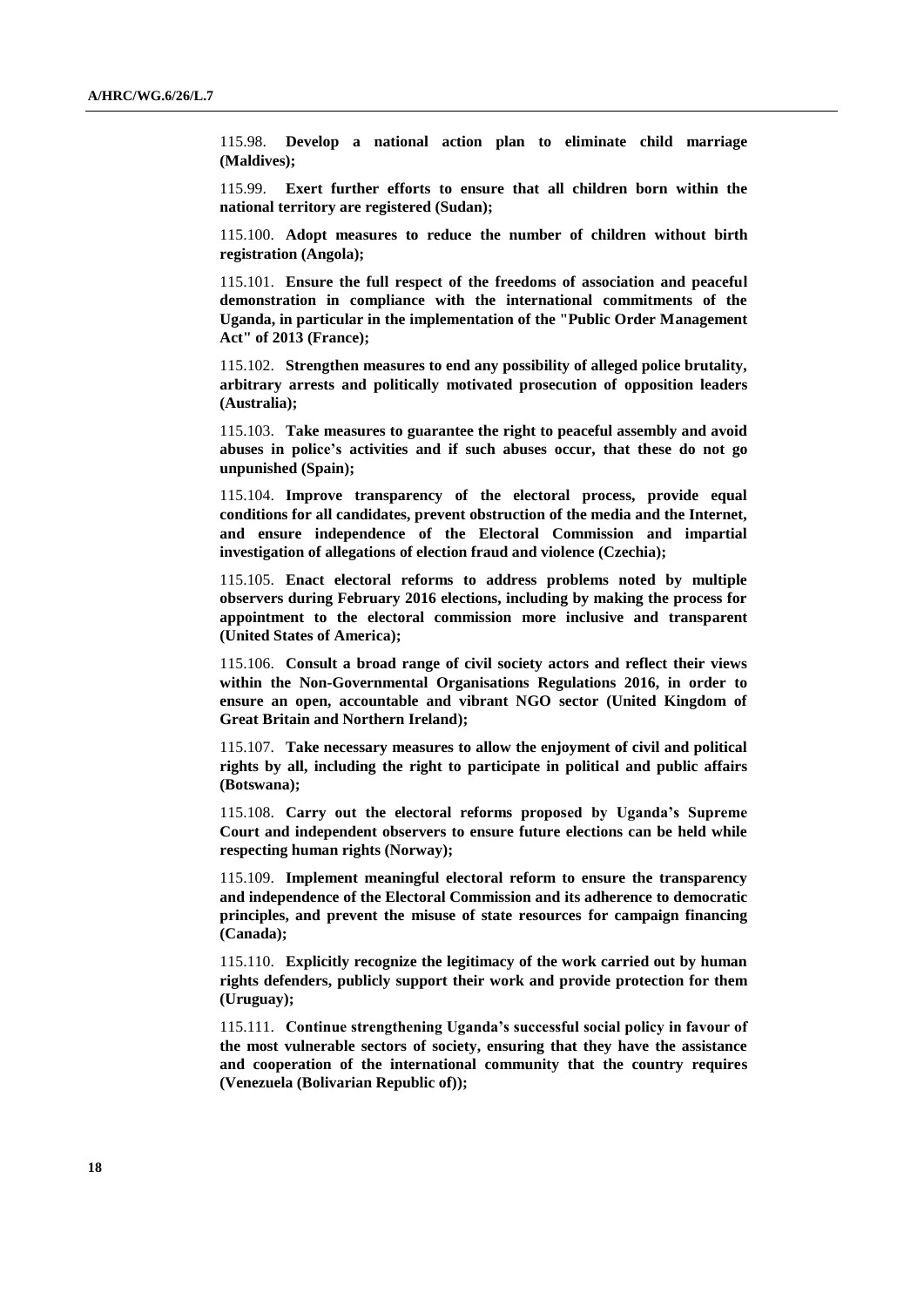115.112. **Undertake efforts as set out in SDGs, especially those related to poverty, education, health, agriculture and nutrition (Bangladesh);**

115.113. **Improve health sector by increasing the national budget for health and by ensuring full and equal access to health in line with Uganda's Health Sector Development Plan (Indonesia);**

115.114. **Increase the percentage of the national budget allocated to health, and extend to all persons without distinction based on gender, the right to health care (Paraguay);**

115.115. **Ensure sufficient health budget, full and equal access to health services, in particular adolescent, reproductive and family planning services and relevant education (Ukraine);**

115.116. **Continue to develop the health system (Syrian Arab Republic);**

115.117. **Continue to cooperate with other countries in the health sectors (Syrian Arab Republic);**

115.118. **Strengthen measures to fight against maternal mortality and morbidity with a human rights based approach (Colombia);**

115.119. **Intensify efforts to reduce maternal and child mortality rates (Nepal);**

115.120. **Further strengthen the standardisation of the health management information system and share experience in this regard (Democratic People's Republic of Korea);**

115.121. **Pursue national efforts to combat HIV and provide health services for all (Egypt);**

115.122. **Implement the Abuja Declaration with particular emphasis on concluding the enactment of the National Health Insurance Bill to cover vulnerable groups, such as those in the informal sector, low income households, people with disabilities, the elderly and children (Kenya);**

115.123. **Continue to take positive efforts and measures to maintain access to education for all (Democratic People's Republic of Korea);**

115.124. **Improve fair access, quality and sustainability of primary education (Djibouti);**

115.125. **Improve access to education, in particular in marginalized areas (Algeria);**

115.126. **Continue increasing the enrolment rate of children in primary schools and achieve equal gender opportunities, particularly in setting up policies that strengthen the rights of girls in education and facilitate the education to all those who have been deprived (vulnerable groups), and improve the quality of the public education system (Libya);**

115.127. **Reinforce policies that favor access to education in rural areas (Syrian Arab Republic);**

115.128. **Take further measures to improve children's enrolment, access, quality and sustainability of education, especially for girls (Ukraine);**

115.129. **Implement legal provisions for a better protection of persons with disability (Angola);**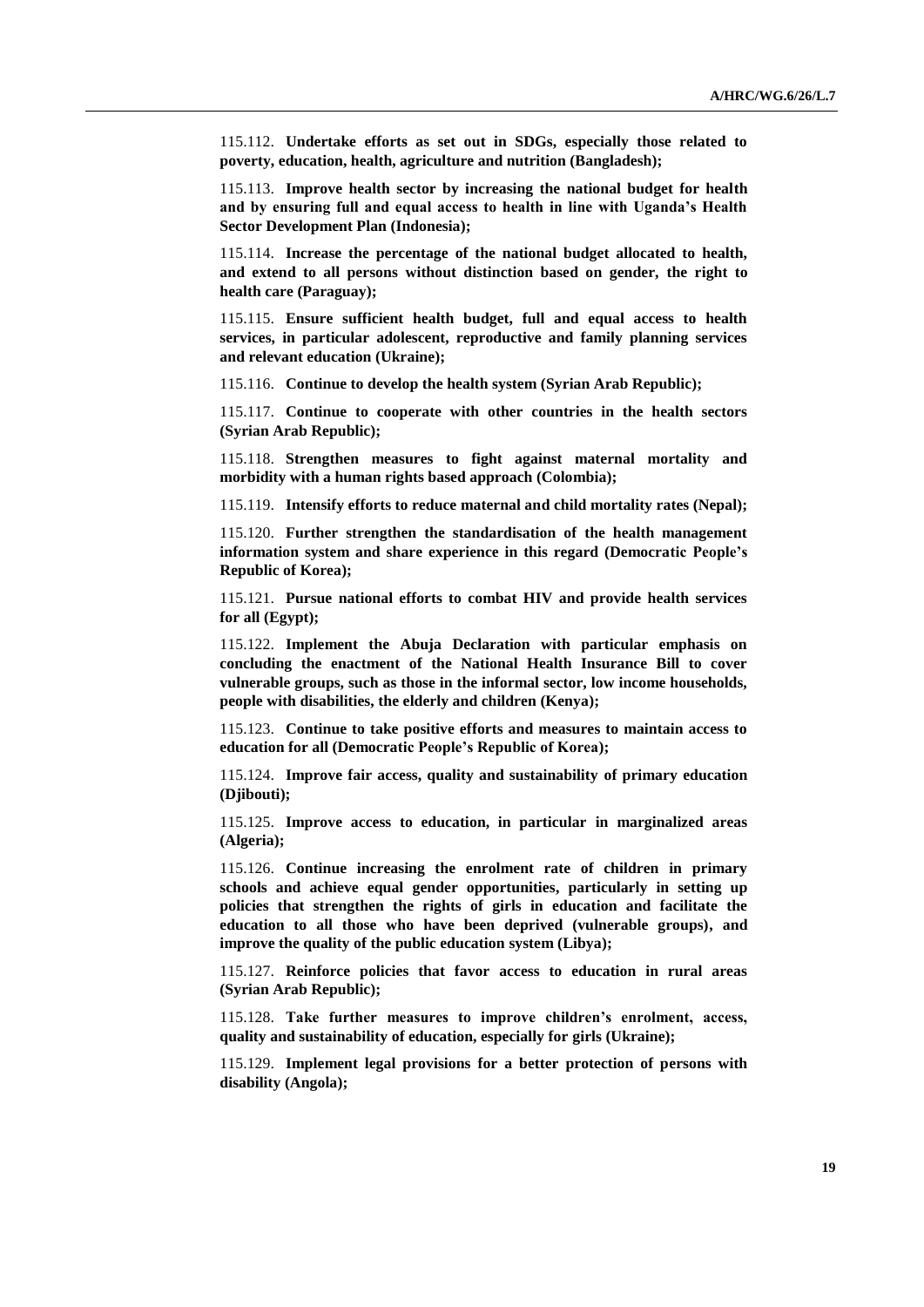115.130. **Promote and respect the basic rights of persons with disabilities without distinction (Djibouti);**

115.131. **Intensify its efforts to raise public awareness on the rights of persons with disabilities (Sudan);**

115.132. **Seek necessary assistance for its effort towards improving human rights in its territory, particularly the right of migrant and asylum seekers (Nigeria);**

115.133. **Continue its efforts in the process of improving the livelihood of refugees and IDPs by undertaking measures aimed at further improving the health care system in refugee settlements, ensuring that all refugees attain the highest level of access to health services (Serbia);**

115.134. **Implement the United Nations Guiding Principles on Business and Human Rights to guarantee labour and land rights (Kenya);**

115.135. **Adopt a National Action Plan for Business and Human Rights, building on the UN Guiding Principles on Business and Human Rights (Norway);**

115.136. **Expedite the implementation of the second five years National Development Plan (Ethiopia);**

115.137. **Continue to promote a sustainable economic and social development and to improve living standards of the people (China);**

115.138. **Ensure that companies exploiting natural resources conclude agreements with affected communities to allow them to access cultural sites or resources and be compensated (Kenya);**

115.139. **Continue to implement socio-economic and development policies for safeguarding the rights of youth (Pakistan);**

115.140. **Continue to implement policies for development of its people including measures taken for equal opportunities for women and persons with disabilities in economic and social development of the country (Pakistan);**

115.141. **Step up the fight against corruption including in ensuring a level playing field and competitive bidding in public procurement (Cuba);**

115.142. **Enhance the efforts made in improving the economic rights of the people (Ethiopia);**

115.143. **Seek the assistance of the international community to provide Uganda to enact laws for the promotion and protection of human rights (South Sudan).**

116. **The following recommendations will be examined by Uganda which will provide responses in due time, but no later than the thirty-fourth session of the Human Rights Council in March 2017:**

116.1. **Swiftly enact the Marriage and Divorce Bill of 2009 to end discrimination of women in family law and enact a new Succession Act promoting equal inheritance rights for both women and men (Germany);**

116.2. **Fully implement the School Health Policies and the Adolescent Health Policy to provide reproductive health education for adolescents and prevent teenager pregnancy (Germany);**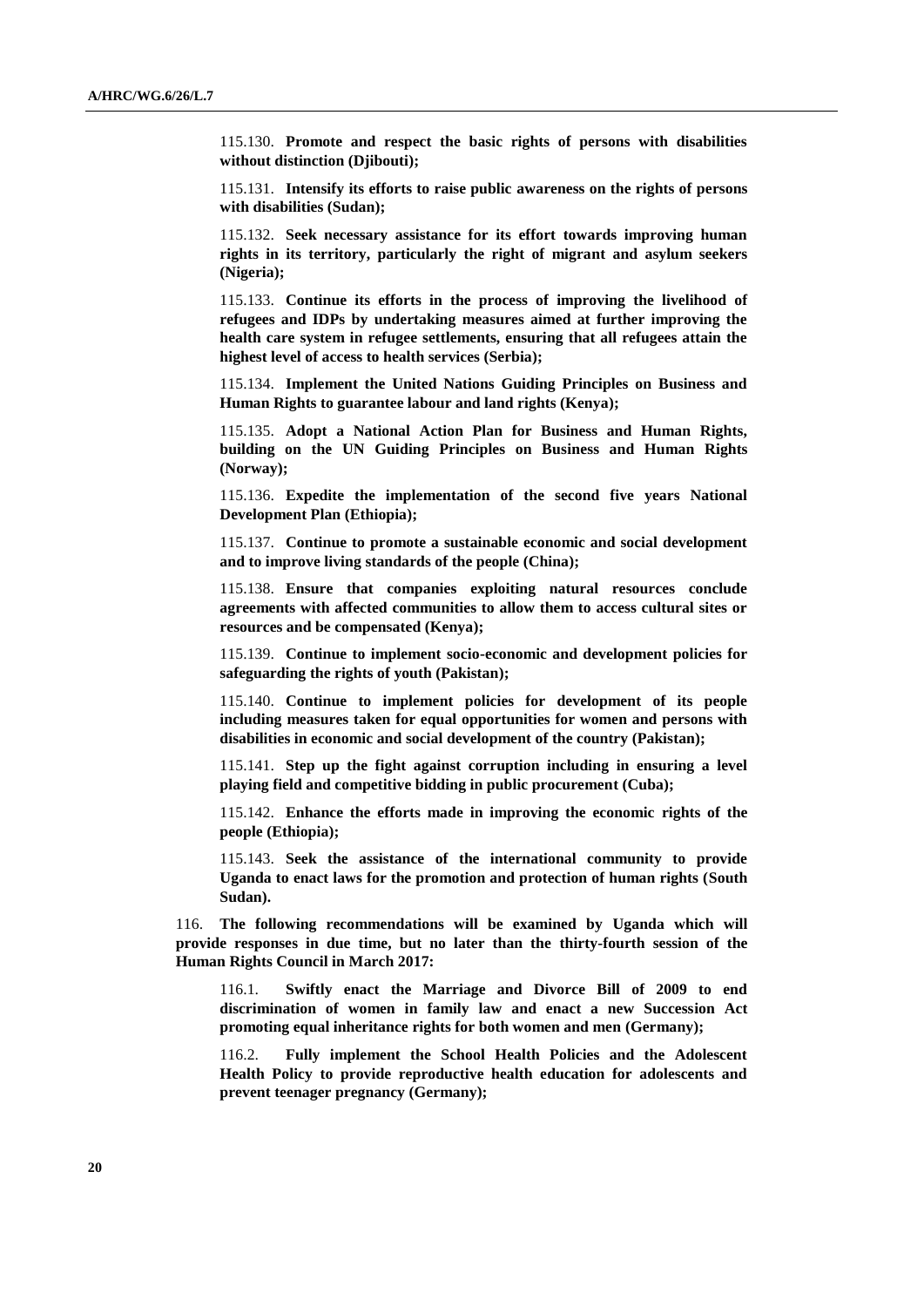116.3. **Develop and implement social security reforms to protect the most vulnerable groups and individuals (Maldives);**

116.4. **Ratify the Hague Convention on the Protection of Children and Cooperation in Respect of International Adoption (Madagascar);**

116.5. **Expedite the enactment of the drafted Marriage and Divorce Bill (Maldives);**

116.6. **Ratify and accede to the ICPPED, the CRPD and remove reservations to the CAT and the ICRMW (Sierra Leone);**

116.7. **Ensure effective implementation of enacted legislation affecting women's human rights, and expedite the enactment of the Marriage and Divorce Bill, the Sexual Offences Bill and a witness protection law (Sweden);**

116.8. **Amend the Penal Code to broaden the definition of rape by including a range of sexual acts, including marital rape, and by making the offence gender neutral (Sweden);**

116.9. **Strengthen the enforcement of the Domestic Violence Act and adopt the Sexual Offences Bill (Timor-Leste);**

116.10. **Increase the percentage of the national budget for health to 15% as per the Abuja Declaration (Zimbabwe);**

116.11. **Ratify the Convention on the Non-Applicability of Statutory Limitations to War Crimes and Crimes against Humanity (Armenia);**

116.12. **Increase access to sexual and reproductive health services by raising the health budget to 15% in line with the Abuja declaration and by creating a health insurance scheme for the poor (Belgium);**

116.13. **Establish a sufficient number of courts and mobile legal aid centers in refugee areas to improve access to justice, particularly for cases of sexual and genders-based violence (Haiti);**

116.14. **Revise the minimum wage to guarantee the protection of workers by ensuring a decent standard of living, in consultation with all relevant stakeholders (Haiti);**

116.15. **Adopt and implement, without delay, the draft Food and Nutrition Bill of 2008 and adequately finance school feeding programs, in consultation with all relevant stakeholders (Haiti);**

116.16. **Enact and implement a comprehensive national urban policy to address the human rights problems arising from rapid urbanization (Kenya);**

116.17. **Strengthen the juvenile justice system, in particular by ensuring the designation of specialized courts and judges, which would apply procedures that take into account the specific needs of children (Belgium);**

116.18. **Increase the job quota for people with disabilities (Congo).**

11**7. The recommendations below did not enjoy the support of Uganda and would thus be noted:**

117.1. **Decriminalise consensual same-sex conduct, starting with the repeal of laws governing unnatural offences and indecent practices, and investigate and prosecute cases of discrimination, intimidation and attacks on LGBTI persons and organisations (Canada);**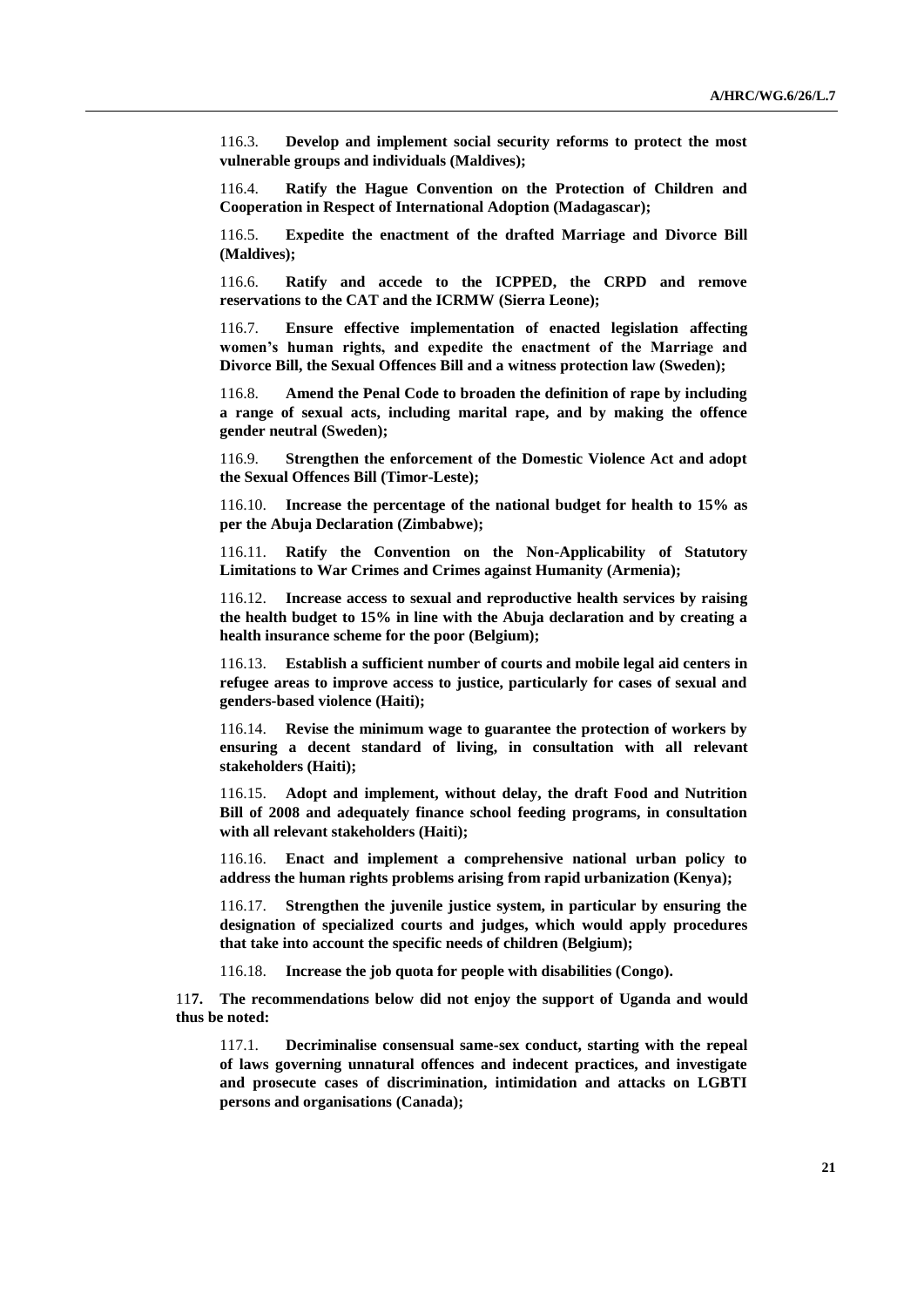117.2. **Amend Section 44 of the Non-Governmental Organisations Act 2016 to ensure its compliance with the national constitutional requirement that every criminal offence be well defined and adopt NGO Act regulations to enable and protect the rights to freedom of expression, peaceful assembly and association, both online and offline (Canada);**

117.3. **Take further measures to combat and prevent all forms of discrimination and social stigmatisation including on the grounds of sexual orientation and gender identity (Chile);**

117.4. **Take measures to combat rules, practices and stereotypes that cause discrimination and violence against lesbians, gays, bisexuals and transgender persons, particularly those that are an attack against their dignity and selfdetermination with respect to their sexual orientation (Colombia);**

117.5. **Revise legislation on abortion in order to ensure all women have access to abortion and health-care in order to reduce maternal mortality (Congo);**

117.6. **Amend, as a first step, relevant laws which impose mandatory capital punishment (Cyprus);**

117.7. **Ratify the OP-CAT and establish an effective mechanism for investigation of allegations of torture in line with the Istanbul Protocol (Czechia);**

117.8. **Review the Public Order Management Act and the Non-Governmental Organisations Act so that the legal framework is conducive to safe and unhindered operation of independent NGOs (Czechia);**

117.9. **Decriminalise same-sex relationships between consenting adults (Czechia);**

117.10. **Intensify efforts to ratify the Optional Protocol to the Convention against Torture and Other Cruel, Inhuman or Degrading Treatment or Punishment (Denmark);**

117.11. **Promulgate and implement the "Law Revision (penalties in criminal matters) Miscellaneous Amendment Bill," with a view to a definitive abolition of the death penalty (France);**

117.12. **Adopt a national legislation in accordance with the Optional Protocol to the Convention against Torture and Other Cruel, Inhuman or Degrading Treatment or Punishment (France);**

117.13. **Ratify the Optional Protocol to the Convention on the Elimination of All Forms of Discrimination against Women (France) (Ghana) (Iceland) (Rwanda) (Senegal);**

117.14. **Repeal the legal provisions which provide for the criminalization of LGBTI people, in respect of the principle of non-discrimination (France);**

117.15. **Consider the ratification of the OP-CAT, the Optional Protocol to the CEDAW and the Second Optional Protocol to the ICCPR (Georgia);**

117.16. **Consider an extension of standing invitation to special procedures mandate holders (Georgia);**

117.17. **Ratify the Optional Protocol to the Convention against Torture and other Cruel, Inhuman or degrading Treatment or Punishment, promote strict**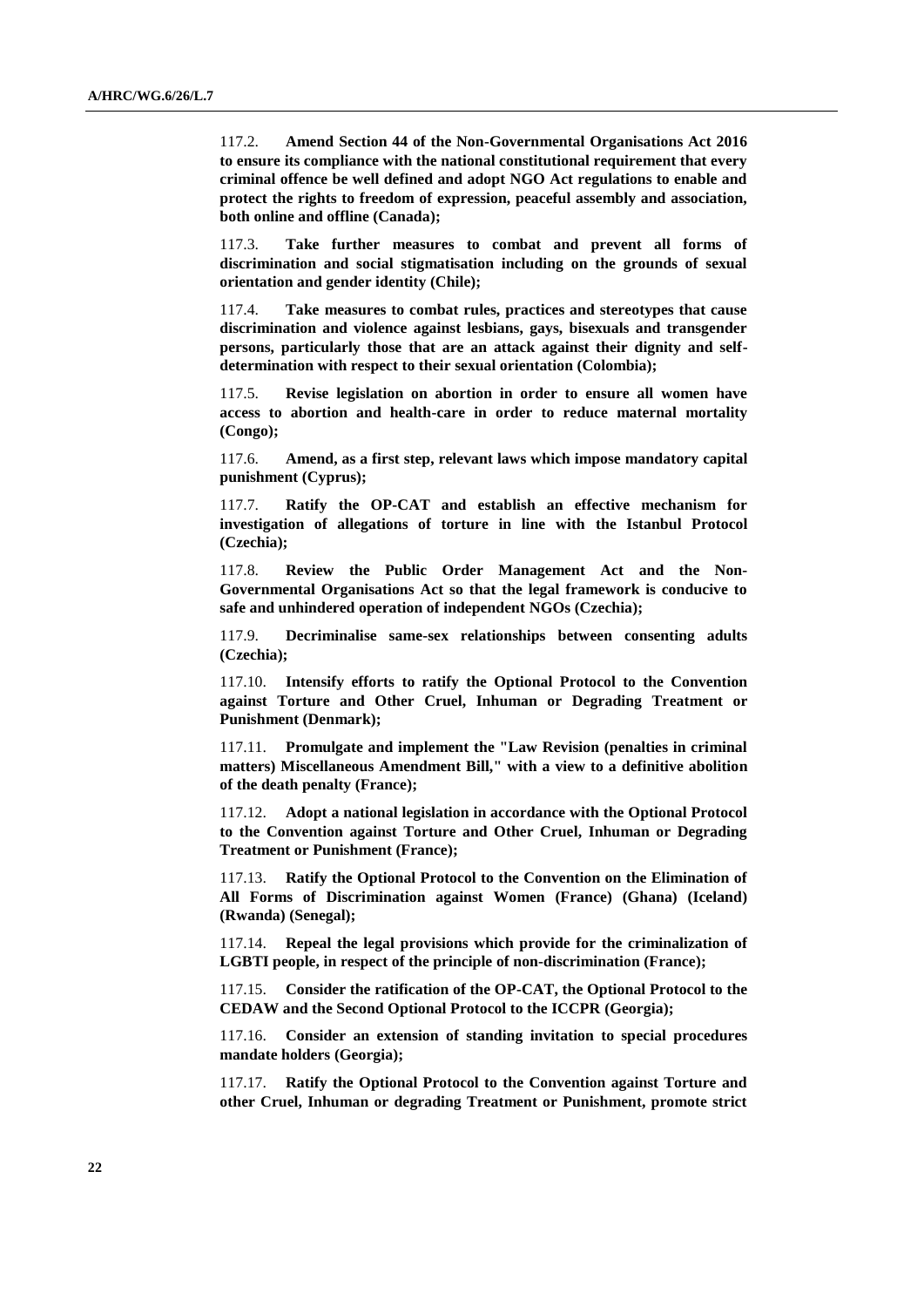**adherence to the prohibition of torture, inhuman or degrading treatment or punishment and prosecute violations thereof (Germany);**

117.18. **Amend the Public Order Management Act, 2013, and the Non-Governmental Organisations Act, 2016, to ensure free assembly and association in line with international human rights standards (Germany);**

117.19. **Ratify the International Convention for the Protection of All Persons from Enforced Disappearance (Ghana) (Uruguay);**

117.20. **Ratify the Optional Protocol to the Convention against Torture and Other Cruel, Inhuman or Degrading Treatment or Punishment (Montenegro) (Ghana) (Morocco) (Rwanda);**

117.21. **Issue standing invitations to all special procedure mandate holders (Ghana);**

117.22. **The prompt ratification of the OP-CAT and accede to the Convention on Indigenous and Tribal Peoples, 1989 (number 169) (Guatemala);**

117.23. **Adopt measures to combat and prevent discrimination and social stigmatization, in particular to persons with disabilities, persons with albinism, and on the grounds of sexual orientation or gender identity (Guatemala);**

117.24. **Extend a standing invitation to all mandate holders of the Special Procedures of the United Nations (Guatemala) (Republic of Korea);**

117.25. **Ratify the Second Optional Protocol to the international Covenant on Civil and Political Rights (Iceland); (Portugal);**

117.26. **Abolish the death penalty and abolish any legal provisions that provide for death penalty (Iceland);**

117.27. **Investigate and prosecute state actors and individuals perpetrating violence against LGBTI persons (Iceland);**

117.28. **Sign and ratify the Optional Protocol to the Convention against Torture, as well as the Optional Protocol to the Convention on the Elimination of All Forms of Discrimination against Women (Italy);**

117.29. **Consider taking all necessary steps to introduce a de jure moratorium of capital executions with a view to fully abolish the death penalty (Italy);**

117.30. **Revise the Public Order Management Act in order to guarantee a proportionate use of force by the security forces and mainstream human rights and humanitarian law in security force's training (Italy);**

117.31. **Repeal the law against homosexuality, which facilitates discrimination against lesbian, gay, bisexual and transgender people, encourages harassment and violence against them, and imposes sentences of life imprisonment for the offenses of homosexuality, same-sex marriage and "aggravated homosexuality" (Mexico);**

117.32. **Ratify the Second Optional Protocol to the International Covenant on Civil and Political Rights, aiming at the abolition of the death penalty (Montenegro) (Rwanda);**

117.33. **Fulfil the conditions set forth in para. 17 of the report, so as to be able to consider the ratification of the International Convention for Protection of All Persons from Enforced Disappearance, the Optional Protocol to the**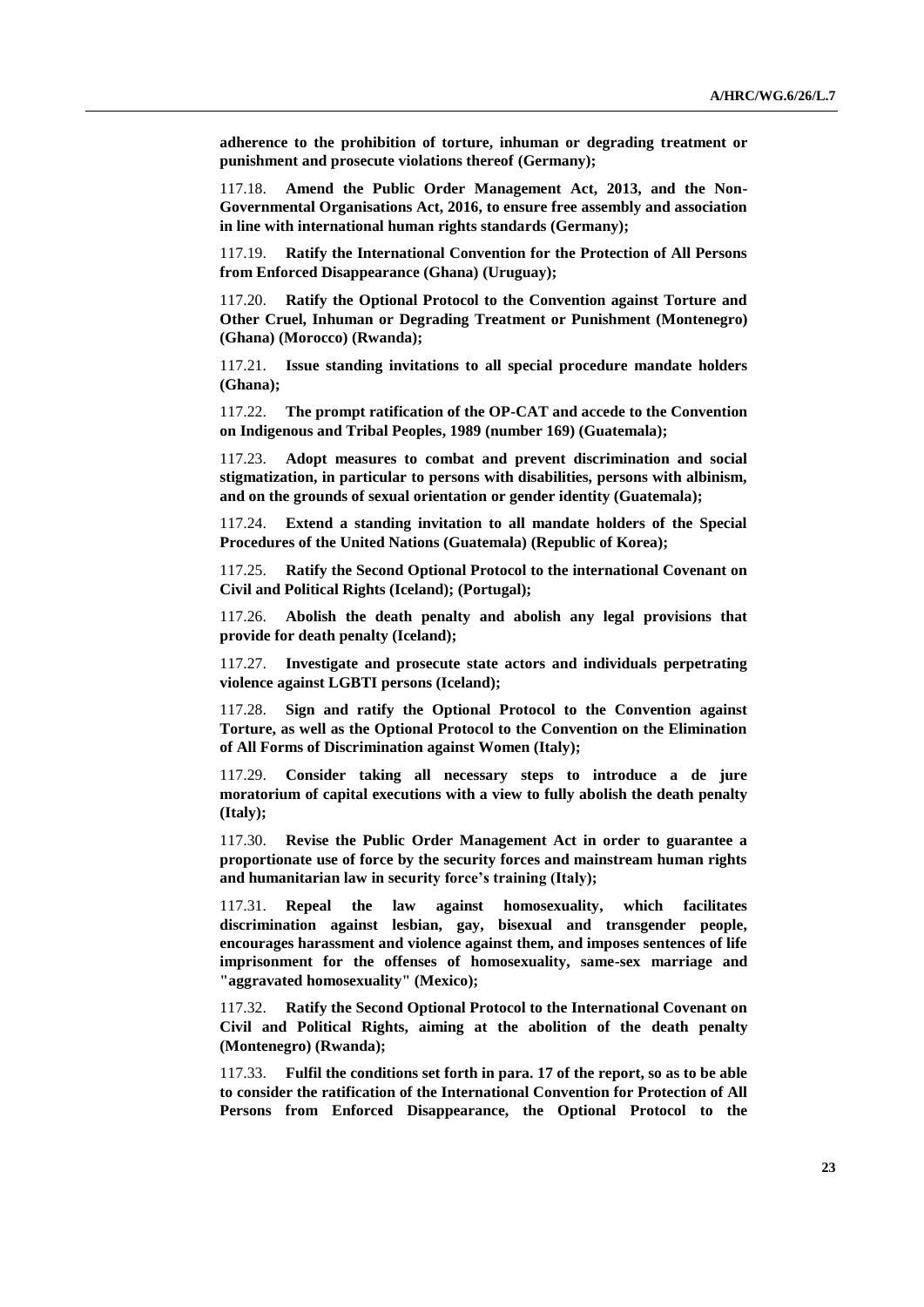**Convention on the Elimination of Discrimination Against Women and the Optional Protocol to the UN Convention against Torture (Mozambique);**

117.34. **Consider accession to Second Optional Protocol to the ICCPR, aiming at the abolition of the death penalty and to introduce a de facto and de jure moratorium on the imposition of the death penalty and to convert capital offences to life imprisonment sentences (Namibia);**

117.35. **Amend Sections 44(d) and 44(f) as well as Section 30(1) (a) of the Non-Governmental Organizations Act to align them with the Ugandan Constitution and international human rights law (Netherlands);**

117.36. **Increase access to sexual and reproductive health services for vulnerable groups, including sexual minorities, by raising the health budget to 15 per cent in line with the Abuja declaration (Netherlands);**

117.37. **Implement laws, regulations and plans regarding women's rights with adequate training and resources, bearing in mind that sexual and gender based violence and disparities in economic opportunities remain. There is scope for improvement of health care providers' ability to offer sexual and reproductive information and services, including safe abortions (Norway);**

117.38. **Respect, protect and promote the human rights of all persons, without discrimination on any grounds, including sexual orientation, gender identity or same-sex relationships between consenting adults (Norway);**

117.39. **Ratify the International Convention for the Protection of All Persons from Enforced Disappearance, the Convention on the Reduction of Statelessness of 1961 and the Palermo Protocol (Panama);**

117.40. **Issue a standing invitation to the special procedures (Panama) (Rwanda) (Ukraine);**

117.41. **Abolish the death penalty and commute to prison terms the death sentences that have already been pronounced (Panama);**

117.42. **Fully abolish the death penalty (Paraguay);**

117.43. **Adopt a formal moratorium on the death penalty with a view to fully abolishing capital punishment, both in practice and in law, for all cases and under all circumstances (Portugal);**

117.44. **Ratify the Optional Protocol to the International Covenant on Economic, Social and Cultural Rights and the Optional Protocol to the Convention against Torture (Portugal);**

117.45. **Adhere fully to the relevant provisions of the International Convention for the Protection of the Rights of All Migrant Workers and Members of their Families in particular Articles 76 and 77 (Senegal);**

117.46. **Decriminalize consensual same-sex sexual relations, de-legalize discrimination against lesbians, gay, bisexual and transgender people and discourage harassment and violence against them (Slovenia);**

117.47. **Make progress towards the abolition of capital punishment by adopting a** *de iure* **moratorium (Spain);**

117.48. **Amend the law against homosexuality and Uganda's Criminal Code, which criminalises homosexual conduct (Spain);**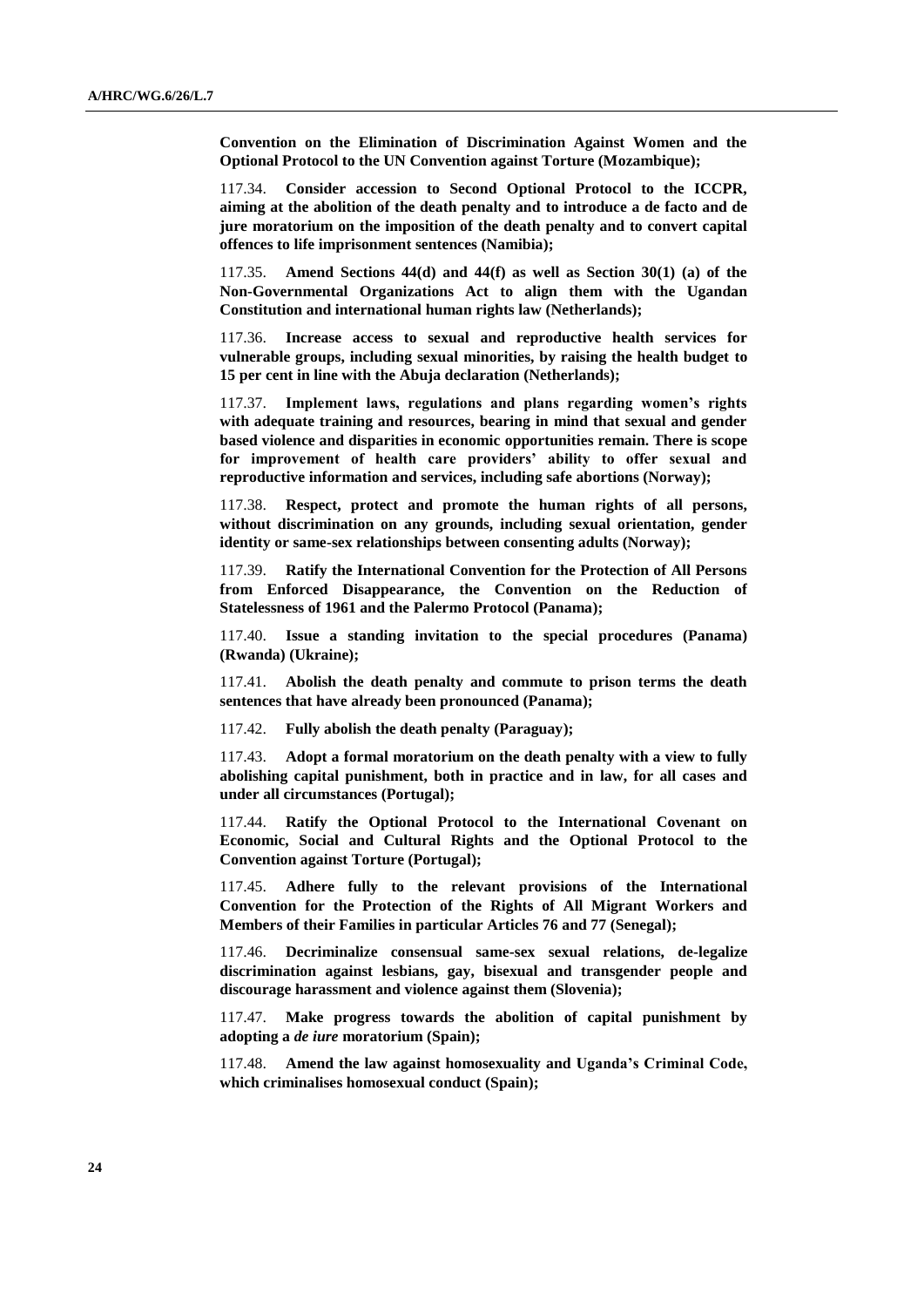117.49. **Take all necessary measures to ensure that the human right of nondiscrimination is applied and that the human rights of all persons is fully respected and protected, including LGBTI persons (Sweden);**

117.50. **Amend the law on Non-Governmental Organizations adopted in January 2016, which restricts the right to freedom of association, to bring it into conformity with the Constitution and the International Covenant on Civil and Political Rights (Switzerland);**

117.51. **Ratify International Convention for the Protection of All Persons from Enforced Disappearance, the Convention on the Reduction of Statelessness, the Optional Protocol to CAT and the Optional Protocol CEDAW, as well as the Second Optional Protocol to ICCPR aiming at the abolition of the death penalty (Ukraine);**

117.52. **Amend the Public Order Management Act in line with international best practice, as set out by the Special Rapporteur on Freedom of Peaceful Assembly and Association in his March 2016 joint report to the Human Rights Council (United Kingdom of Great Britain and Northern Ireland);**

117.53. **Cease the harassment and arbitrary detention of political opposition leaders and supporters, and ensure that peaceful political dissent and public discourse about human rights, elections, and government policy are allowed to take place freely in public spaces and in the press (United States of America);**

117.54. **Repeal the provisions of the penal code which penalise same sex relations between consenting adults and put an end to detention and harassment of LGBTI activists and allow them to freely exercise their right to assembly and peaceful protest (Uruguay);**

117.55. **Abolish the death penalty for all crimes, and to commute all death sentences into custodial sentences (Uruguay);**

117.56. **Ratify the Second Optional Protocol to the ICCPR without reservations (Uruguay);**

117.57. **Ratify the Optional Protocol to the International Covenant on Economic, Social and Cultural Rights and accept its investigation and communication procedure (Uruguay);**

117.58. **Adopt the necessary measures in order to repeal all legislation which discriminates and penalizes persons because of their sexual orientation (Argentina);**

117.59. **Repeal the Penal Code provisions criminalizing sex among consensual same sex partners; and remove discriminatory language against LGBTI or minority groups, or those that supports them (Australia);**

117.60. **Establish a formal moratorium on the death penalty with a view to ratifying the Second Optional Protocol to the ICCPR (Australia);**

117.61. **Repeal all legislation giving rise to discrimination against people on grounds of their sexual orientation or gender identity and refrain from reintroduction of the Anti-Homosexuality Act annulled by the Supreme Court in 2014 (Austria);**

117.62. **Consider ratifying the Second Optional Protocol to the International Covenant on Civil and Political Rights, aiming at abolition of the death penalty (Belgium);**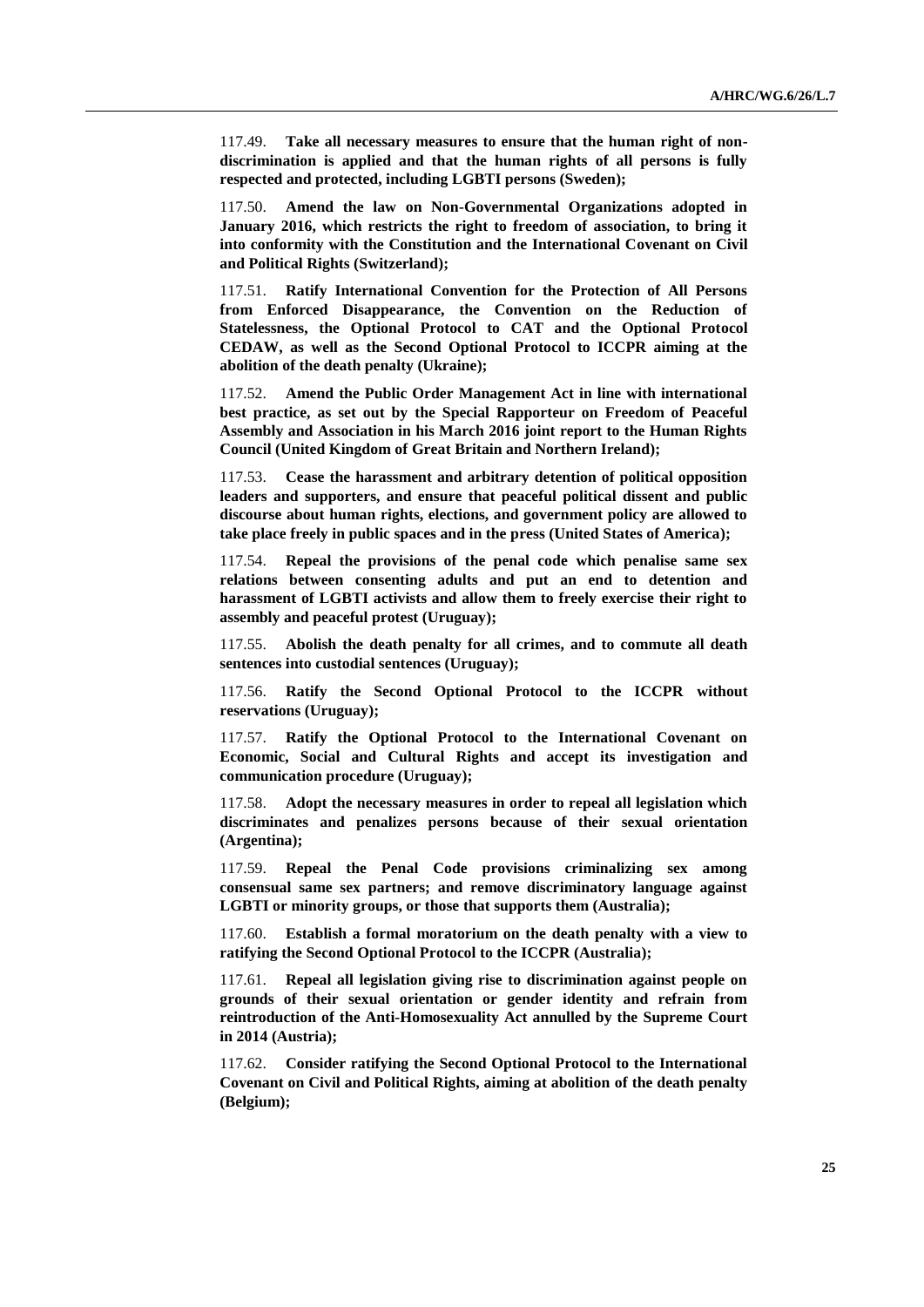117.63. **Review the Public Order Management Act in order to repeal the disciplines which allow public authorities to prohibit, without due justification, peaceful protests, thus better protecting freedom of expression and of assembly (Brazil);**

117.64. **Decriminalize same-sex relations and review its national legislation with a view to promoting equality and avoid discrimination of any kind (Brazil);**

117.65. **Speed up the process of ratification of the Optional Protocol to CEDAW as well as the Optional Protocol to CAT (Burundi).**

118. **All conclusions and/or recommendations contained in the present report reflect the position of the submitting State(s) and/or the State under review. They should not be construed as endorsed by the Working Group as a whole.**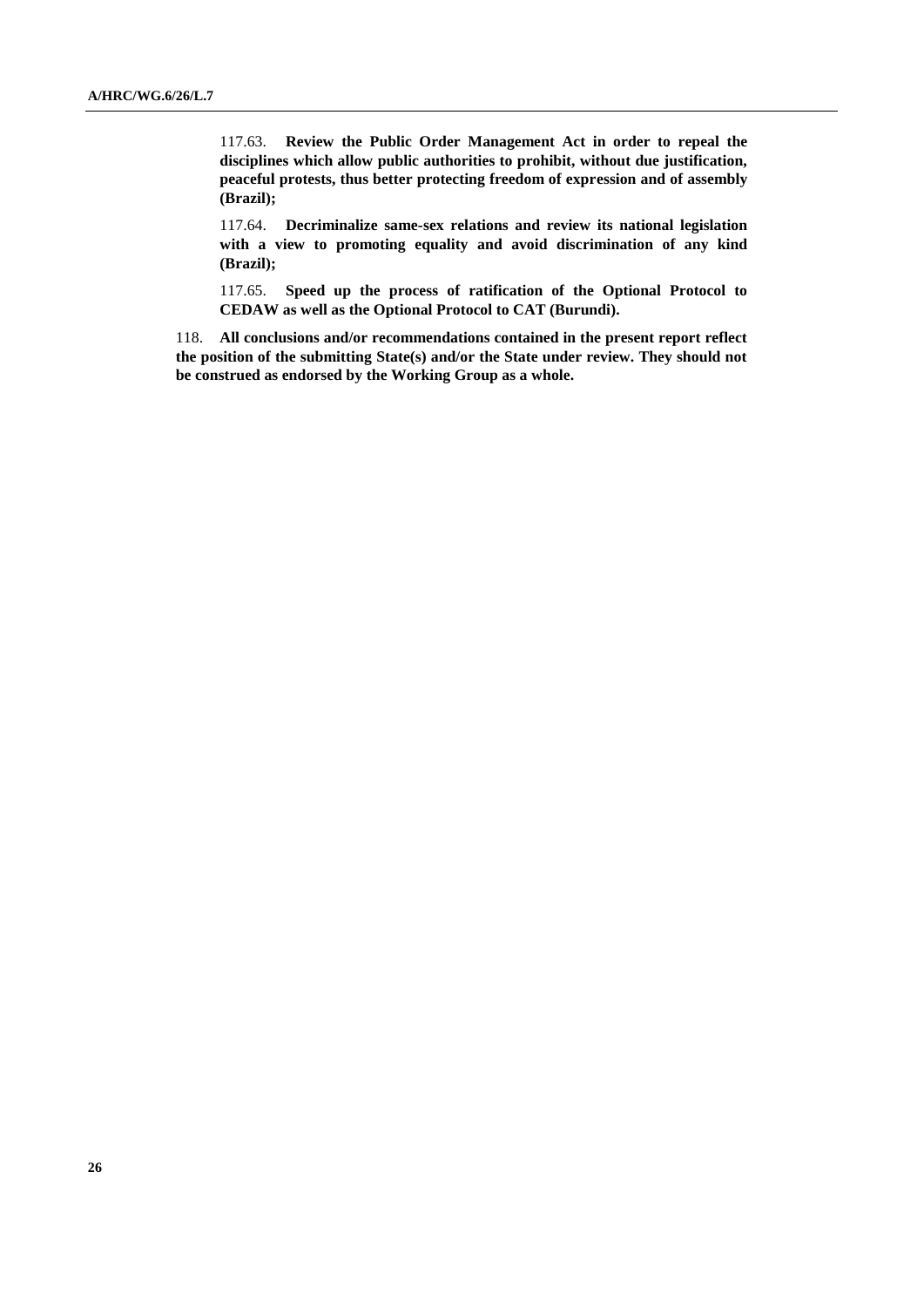### **Annex**

#### **Composition of the delegation**

The delegation of Uganda was headed by Hon. Sam K. Kutesa, Minister of Foreign Affairs, and composed of the following members:

- Hon. Jovah Kamateeka, Chairperson Human Rights Committee Member of Parliament;
- Hon. Isala Eragu Veronica Bichetero, Member of Parliament;
- Hon. Kafuuzi Jackson Karugaba, Member of Parliament;
- Hon. Gilbert Olanya, Member of Parliament;
- Ms. Sylvia Muwebwa Nabatanzi, Chairperson, Equal Opportunities Commission;
- Amb. David Etuket, Director International Cooperation, Ministry of Foreign Affairs;
- Amb. Christopher Onyanga Aparr, Permanent Representative Uganda Mission, Geneva;
- Amb. Benedict Lukwiya, Deputy Head of Mission Uganda Mission Geneva;
- Mr. Erasmus Twaruhukwa, Director Human Rights and Legal Services, Uganda Police Force;
- Col. Charles Wacha, Director Human Rights Department, Uganda People's Defence Forces;
- Ms. Patricia Nduru, Director Monitoring and Inspections, Uganda Human Rights Commission;
- Amb. Arthur Kafeero, Head Multilateral Organizations and Treaties Department, Ministry of Foreign Affairs;
- Mr. George Baitera Maiteki, Deputy Director General External Security Organization;
- Ms. Eunice Kigenyi, Minister Counselor, Ministry of Foreign Affairs;
- Mr. Bisereko Kyomuhendo, Commissioner Legal Advisory Services, Ministry of Justice and Constitutional Affairs;
- Mr David Musiime, Senior Commissioner Public Affairs, Ministry of Security, Office of the President;
- Mr. Steven Nkayivu Ssenabulya, Counsellor/Personal Assistant to Minister of Foreign Affairs;
- Mr. Juvenal Ntacyo Muhumuza, Acting Assistant Commissioner, Development Assistance and Regional Cooperation, Ministry of Finance, Planning and Development;
- Mr. Joshua Wamala, Head of the Election Management Department, Electoral Commission;
- Mr. Matata Twaha Magara Frankman, First Secretary Uganda Mission, Geneva;
- Mr. Musa Modoi, Advisor, Human Rights and Accountability, Justice, Law and Order Sector;